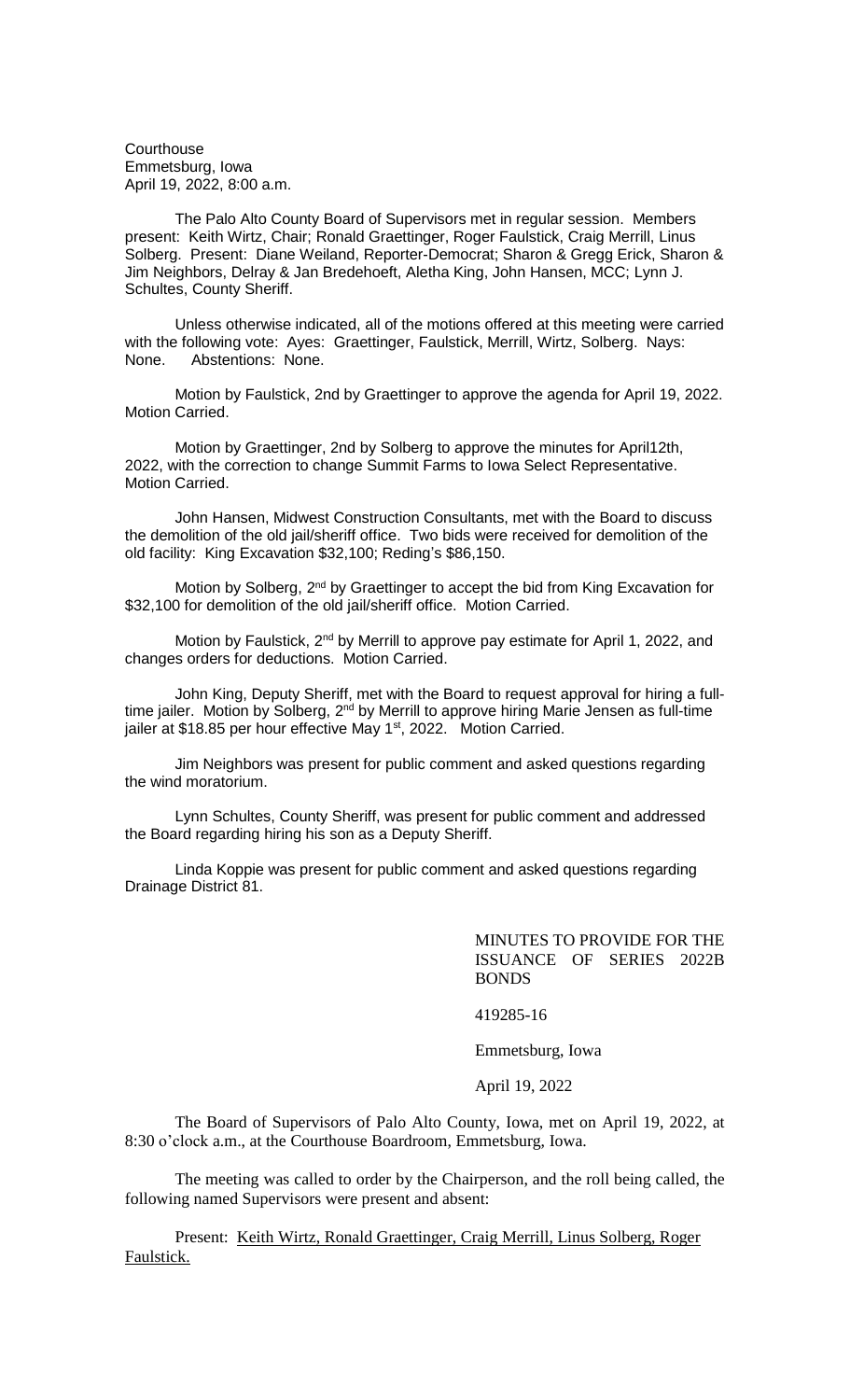### Absent: none.

After due consideration and discussion, Supervisor Ron Graettinger introduced the resolution hereinafter next set out and moved that the resolution be adopted, seconded by Supervisor Roger Faulstick. After due consideration, the Chairperson put the question on the motion and the roll being called, the following named Supervisors voted:

### Ayes: Faulstick, Solberg, Merrill, Graettinger, Wirtz.

Nays: none.

Whereupon, the Chairperson declared the resolution duly adopted, as hereinafter set out.

# RESOLUTION NO. 4-19-2022

Resolution authorizing and approving a certain Loan Agreement, providing for the issuance of \$550,000 Taxable General Obligation County Purpose Bonds, Series 2022B, and providing for the levy of taxes to pay the same

WHEREAS, the Board of Supervisors (the "Board") of Palo Alto County, Iowa (the "County") heretofore proposed to enter into a General Obligation Urban Renewal Loan Agreement (the "Urban Renewal Loan Agreement") and to issue general obligation bonds thereunder in a principal amount not to exceed \$4,800,000 pursuant to the provisions of Subsection 331.441(2)(b)(14), Section 331.402, Section 331.442, and Chapter 403 of the Code of Iowa, for the purpose of paying the cost, to that extent, of undertaking the Palo Alto County Road and Bridge Improvement Projects, an urban renewal program in the Palo Alto County Industrial Park Urban Renewal Area approved by action of the Board of Supervisors on April 27, 2021, and in lieu of calling an election upon such proposal, has published notice of the proposed action and has held a hearing thereon, and as of March 1, 2022, no petition had been filed with the County asking that the question of entering into the Urban Renewal Loan Agreement be submitted to the registered voters of the County; and

WHEREAS, the County also proposed to enter into a loan agreement (the "Public Safety Loan Agreement") and to issue general obligation bonds thereunder in a principal amount not to exceed \$5,625,000, pursuant to the provisions of Section 331.442 of the Code of Iowa, for the purpose of paying the cost, to that extent, of constructing, furnishing, and equipping a County public safety building and jail, and the County has held a successful election on said proposal on March 2, 2021; and

WHEREAS, the Board combined its authority to enter into the Urban Renewal Loan Agreement and the Public Safety Loan Agreement into a common Loan Agreement and to then divided its borrowing authority under the Loan Agreement into two credit facilities - a Tax-Exempt Series 2022A Loan Agreement (the "2022A Loan Agreement") and a Taxable Series 2022B Loan Agreement (the "2022B Loan Agreement"); and

WHEREAS, the County shall issue General Obligation County Purpose Bonds, Series 2022A (the "Series 2022A Bonds") in evidence of its obligation under the 2022A Loan Agreement; and

WHEREAS, the County shall issue Taxable General Obligation County Purpose Bonds, Series 2022B Bonds (the "Series 2022B Bonds") in evidence of its obligations under the 2022B Loan Agreement; and

WHEREAS, a Preliminary Official Statement (the "P.O.S.") has been prepared by Dorsey & Whitney LLP (the "Disclosure Counsel") as bond and disclosure counsel to the County to facilitate the sale of the Series 2022A Bonds and the Series 2022B Bonds in evidence of the obligations of the County under the 2022A Loan Agreement and the 2022B Loan Agreement, and the County has made provision for the approval of the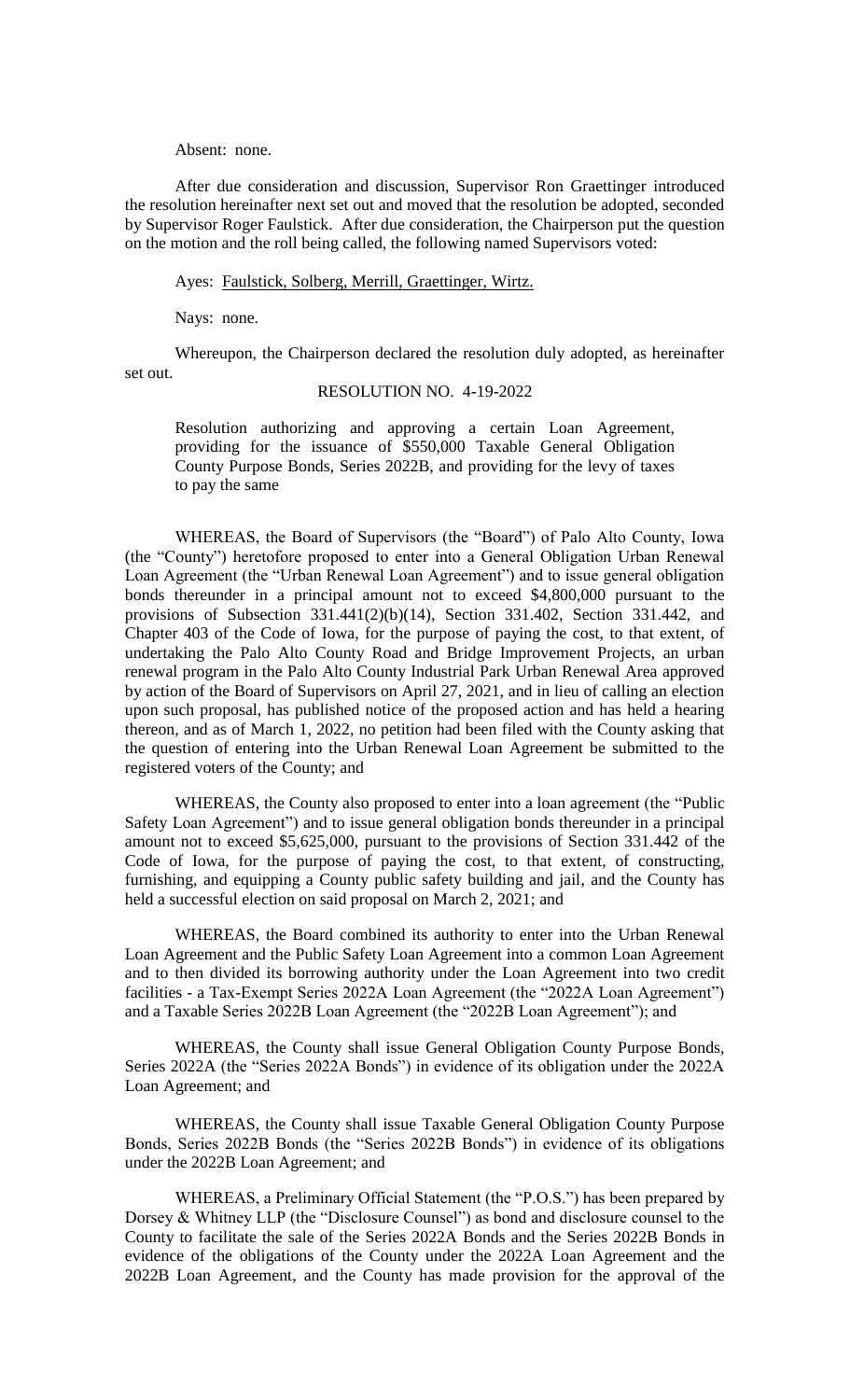P.O.S. and has authorized its use its use by Piper Sandler & Co. (the "Underwriter") as the underwriter of the issuance of the Series 2022A Bonds and Series 2022B Bonds; and

WHEREAS, a certain Bond Purchase Agreement (the "Series 2022B Bond Purchase Agreement") has been prepared to set forth the terms of the Series 2022B Bonds and the understanding between the County and the Underwriter, and the Board of Supervisors has approved the Series 2022B Bond Purchase Agreement and made provision for its execution and delivery; and

WHEREAS, it is now necessary to make final provision for the approval of the 2022B Loan Agreement and to authorize the issuance of the Series 2022B Bonds;

NOW, THEREFORE, Be It Resolved by the Board of Supervisors of Palo Alto County, Iowa, as follows:

Section 1. The County shall enter into the 2022B Loan Agreement with the Underwriter, in substantially the form as has been placed on file with the Board, providing for a loan to the County in the principal amount of \$550,000, for the purpose or purposes set forth in the preamble hereof.

The Chairperson and County Auditor are hereby authorized and directed to sign the 2022B Loan Agreement on behalf of the County, and the 2022B Loan Agreement is hereby approved.

Section 2. The Series 2022B Bonds, in the aggregate principal amount of \$550,000, are hereby authorized to be issued in evidence of the County's obligation under the Loan Agreement. The Series 2022B Bonds shall be in the denomination of \$5,000 each, or any integral multiple thereof, shall be dated May 5, 2022, and shall mature on June 1 in each of the years, in the respective principal amounts, and bear interest at the respective rates, as follows:

| Date | Principal | Interest Rate |
|------|-----------|---------------|
| 2023 | \$75,000  | 2.75%         |
| 2024 | \$475,000 | 2.90%         |

Section 3. UMB Bank, n.a., West Des Moines, Iowa, is hereby designated as the Registrar and Paying Agent for the Series 2022B Bonds and may be hereinafter referred to as the "Registrar" or the "Paying Agent." The County shall enter into an agreement (the "Registrar/Paying Agent Agreement") with the Registrar, in substantially the form as has been placed on file with the Board; the Chairperson and County Auditor are hereby authorized and directed to sign the Registrar/Paying Agent Agreement on behalf of the County; and the Registrar/Paying Agent Agreement is hereby approved.

The Series 2022B Bonds are not subject to optional redemption prior to maturity.

Accrued interest on the Series 2022B Bonds shall be payable semiannually on the first day of June and December in each year, commencing December 1, 2022. Interest shall be calculated on the basis of a 360-day year comprised of twelve 30-day months. Payment of interest on the Series 2022B Bonds shall be made to the registered owners appearing on the registration books of the County at the close of business on the fifteenth day of the month next preceding the interest payment date and shall be paid to the registered owners at the addresses shown on such registration books. Principal of the Series 2022B Bonds shall be payable in lawful money of the United States of America to the registered owners or their legal representatives upon presentation and surrender of the Bond or Series 2022B Bonds at the office of the Paying Agent.

The Series 2022B Bonds shall be executed on behalf of the County with the official manual or facsimile signature of the Chairperson and attested with the official manual or facsimile signature of the County Auditor, and shall be fully registered Series 2022B Bonds without interest coupons. In case any officer whose signature or the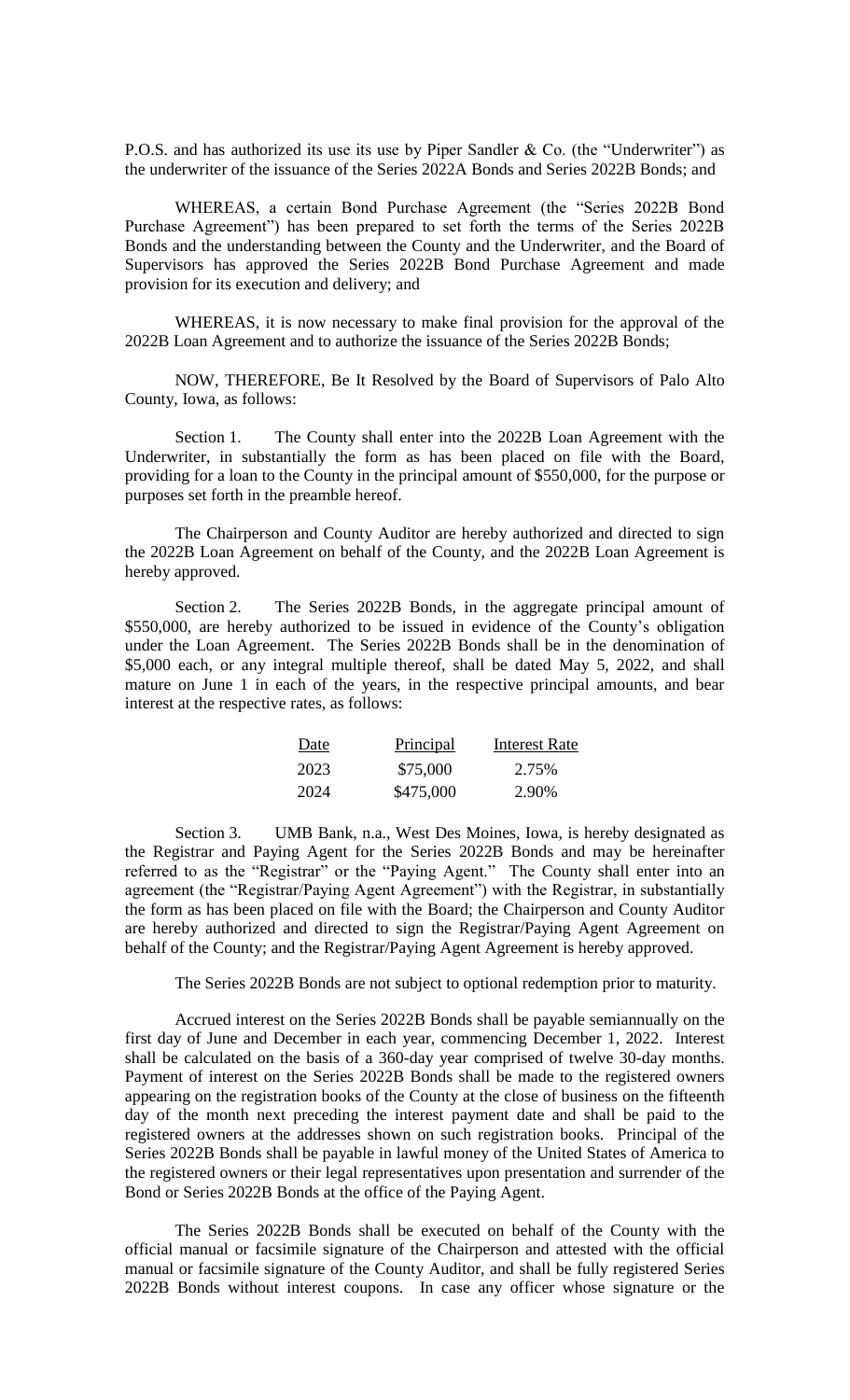facsimile of whose signature appears on the Series 2022B Bonds shall cease to be such officer before the delivery of the Series 2022B Bonds, such signature or such facsimile signature shall nevertheless be valid and sufficient for all purposes, the same as if such officer had remained in office until delivery.

The Series 2022B Bonds shall be fully registered as to principal and interest in the names of the owners on the registration books of the County kept by the Registrar, and after such registration payment of the principal thereof and interest thereon shall be made only to the registered owners or their legal representatives or assigns. Each Bond shall be transferable only upon the registration books of the County upon presentation to the Registrar, together with either a written instrument of transfer satisfactory to the Registrar or the assignment form thereon completed and duly executed by the registered owner or the duly authorized attorney for such registered owner.

The record and identity of the owners of the Series 2022B Bonds shall be kept confidential as provided by Section 22.7 of the Code of Iowa.

The Series 2022B Bonds shall not be valid or become obligatory for any purpose until the Certificate of Authentication thereon shall have been signed by the Registrar.

Section 4. Notwithstanding anything above to the contrary, the Series 2022B Bonds shall be issued initially as Depository Bonds, with one fully registered Bond for each maturity date, in principal amounts equal to the amount of principal maturing on each such date, and registered in the name of Cede  $& Co.,$  as nominee for The Depository Trust Company, New York, New York ("DTC"). On original issue, the Series 2022B Bonds shall be deposited with DTC for the purpose of maintaining a book-entry system for recording the ownership interests of its participants and the transfer of those interests among its participants (the "Participants"). In the event that DTC determines not to continue to act as securities depository for the Series 2022B Bonds or the County determines not to continue the book-entry system for recording ownership interests in the Series 2022B Bonds with DTC, the County will discontinue the book-entry system with DTC. If the County does not select another qualified securities depository to replace DTC (or a successor depository) in order to continue a book-entry system, the County will register and deliver replacement bonds in the form of fully registered certificates, in authorized denominations of \$5,000 or integral multiples of \$5,000, in accordance with instructions from Cede  $&$  Co., as nominee for DTC. In the event that the County identifies a qualified securities depository to replace DTC, the County will register and deliver replacement bonds, fully registered in the name of such depository, or its nominee, in the denominations as set forth above, as reduced from time to time prior to maturity in connection with redemptions or retirements by call or payment, and in such event, such depository will then maintain the book-entry system for recording ownership interests in the Series 2022B Bonds.

Ownership interests in the Series 2022B Bonds may be purchased by or through Participants. Such Participants and the persons for whom they acquire interests in the Series 2022B Bonds as nominees will not receive certificated Series 2022B Bonds, but each such Participant will receive a credit balance in the records of DTC in the amount of such Participant's interest in the Series 2022B Bonds, which will be confirmed in accordance with DTC's standard procedures. Each such person for which a Participant has an interest in the Series 2022B Bonds, as nominee, may desire to make arrangements with such Participant to have all notices of redemption or other communications of the County to DTC, which may affect such person, forwarded in writing by such Participant and to have notification made of all interest payments.

The County will have no responsibility or obligation to such Participants or the persons for whom they act as nominees with respect to payment to or providing of notice for such Participants or the persons for whom they act as nominees.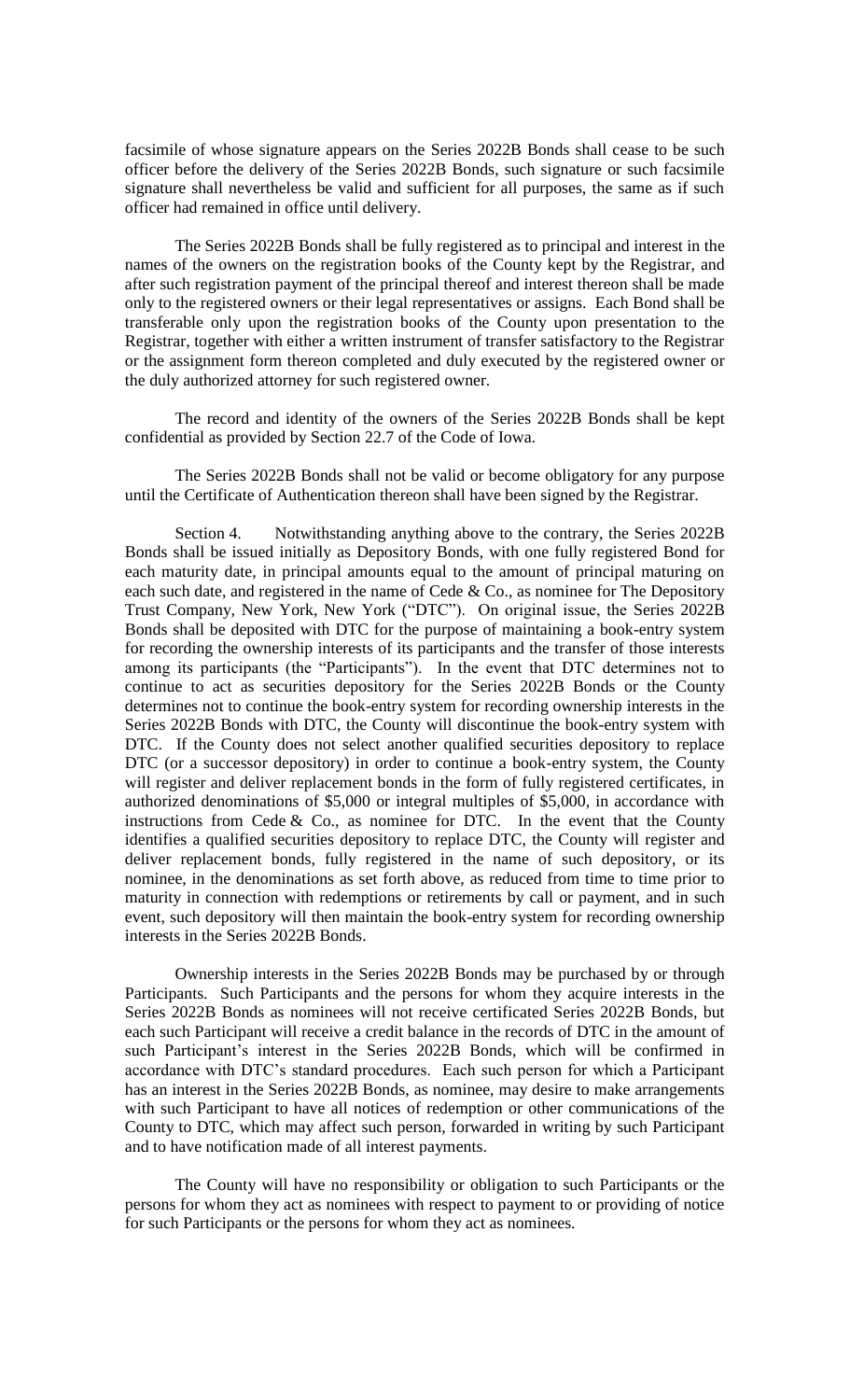As used herein, the term "Beneficial Owner" shall hereinafter be deemed to include the person for whom the Participant acquires an interest in the Series 2022B Bonds.

DTC will receive payments from the County, to be remitted by DTC to the Participants for subsequent disbursement to the Beneficial Owners. The ownership interest of each Beneficial Owner in the Series 2022B Bonds will be recorded on the records of the Participants whose ownership interest will be recorded on a computerized book-entry system kept by DTC.

When reference is made to any action which is required or permitted to be taken by the Beneficial Owners, such reference shall only relate to those permitted to act (by statute, regulation or otherwise) on behalf of such Beneficial Owners for such purposes. When notices are given, they shall be sent by the County to DTC, and DTC shall forward (or cause to be forwarded) the notices to the Participants so that the Participants can forward the same to the Beneficial Owners.

Beneficial Owners will receive written confirmations of their purchases from the Participants acting on behalf of the Beneficial Owners detailing the terms of the Series 2022B Bonds acquired. Transfers of ownership interests in the Series 2022B Bonds will be accomplished by book entries made by DTC and the Participants who act on behalf of the Beneficial Owners. Beneficial Owners will not receive certificates representing their ownership interest in the Series 2022B Bonds, except as specifically provided herein. Interest and principal will be paid when due by the County to DTC, then paid by DTC to the Participants and thereafter paid by the Participants to the Beneficial Owners.

Section 5. The Series 2022B Bonds shall be in substantially the following form:

## (Form of Series 2022B Bond)

# UNITED STATES OF AMERICA STATE OF IOWA PALO ALTO COUNTY

# TAXABLE GENERAL OBLIGATION COUNTY PURPOSE BOND, SERIES 2022B

No.\_\_\_\_ \$\_\_\_\_\_\_\_\_

| <b>RATE</b>   | <b>MATURITY DATE</b> | <b>BOND DATE</b> | <b>CUSIP</b> |
|---------------|----------------------|------------------|--------------|
| $\frac{9}{6}$ | June 1,              | May 5, 2022      | 697396       |

Palo Alto County, State of Iowa, for value received, promises to pay on the maturity date of this Bond to

### Cede & Co. New York, New York

or registered assigns, the principal sum of

### THOUSAND DOLLARS

in lawful money of the United States of America upon presentation and surrender of this Bond at the office of UMB Bank, n.a., West Des Moines, Iowa (hereinafter referred to as the "Registrar" or the "Paying Agent"), with interest on said sum, until paid, at the rate per annum specified above from the date of this Bond, or from the most recent interest payment date on which interest has been paid, on June 1 and December 1 of each year, commencing December 1, 2022, except as the provisions hereinafter set forth with respect to redemption prior to maturity may be or become applicable hereto. Interest on this Bond is payable to the registered owner appearing on the registration books of the County at the close of business on the fifteenth day of the month next preceding the interest payment date and shall be paid to the registered owner at the address shown on such registration books. Interest shall be calculated on the basis of a 360-day year comprised of twelve 30-day months.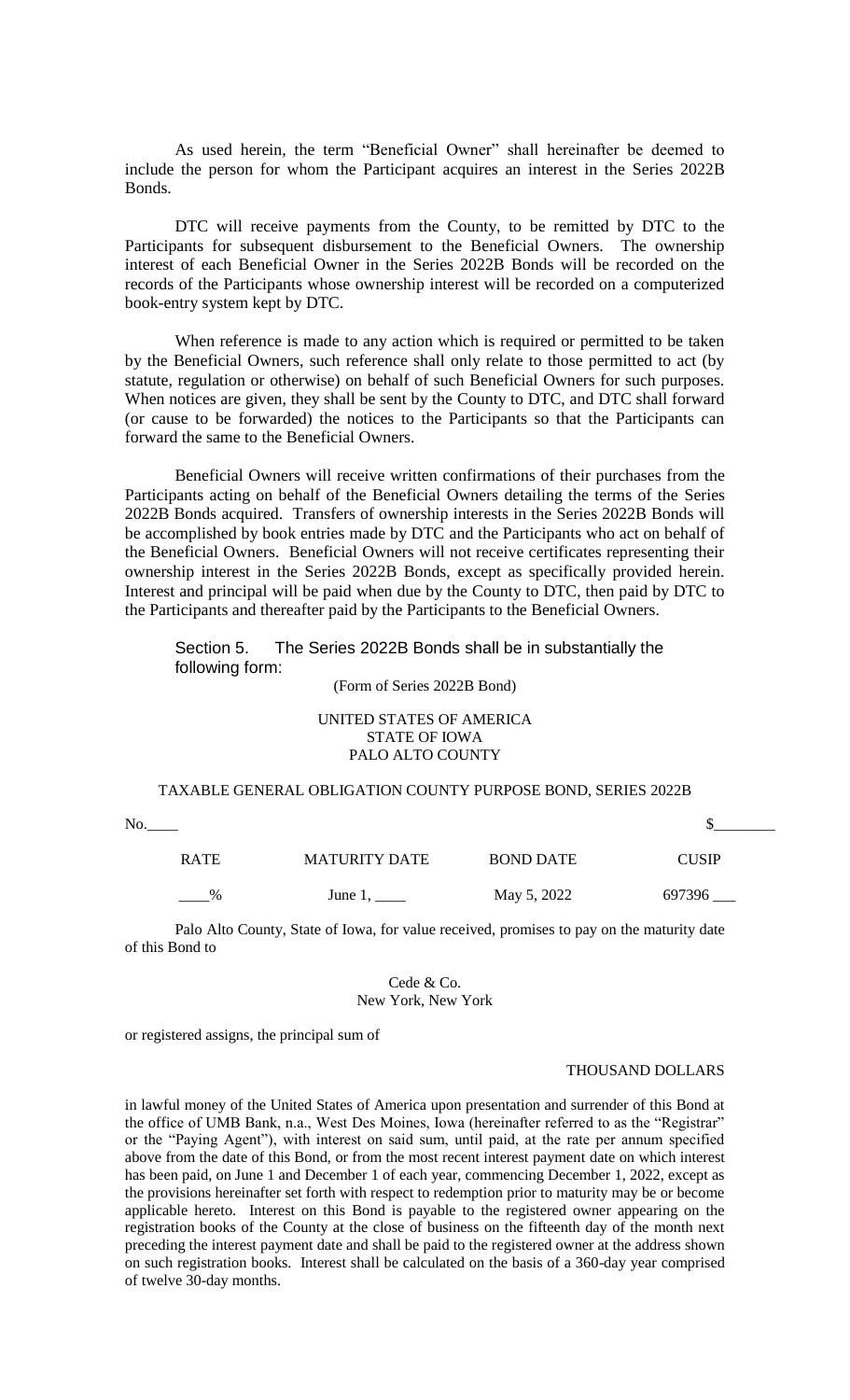This Bond shall not be valid or become obligatory for any purpose until the Certificate of Authentication hereon shall have been signed by the Registrar.

This Bond is one of a series of Taxable General Obligation County Purpose Bonds, Series 2022B (the "Series 2022B Bonds") issued by the County to evidence its obligation under a certain Loan Agreement, dated as of May 5, 2022 (the "Loan Agreement"), entered into by the County for the purpose of paying the costs, to that extent, of undertaking the Palo Alto County Road and Bridge Improvement Projects, an urban renewal program in the Palo Alto County Industrial Park Urban Renewal Area approved by action of the Board of Supervisors on April 27, 2021.

The Series 2022B Bonds are issued pursuant to and in strict compliance with the provisions of Chapters 76 and 331 of the Code of Iowa, 2021, and all other laws amendatory thereof and supplemental thereto, and in conformity with a resolution of the Board of Supervisors adopted on April 19, 2022, approving the Loan Agreement and providing for the issuance and securing the payment of the Series 2022B Bonds (the "Resolution"), and reference is hereby made to the Resolution and the Loan Agreement for a more complete statement as to the source of payment of the Series 2022B Bonds and the rights of the owners of the Series 2022B Bonds.

The Series 2022B Bonds are not subject to optional redemption prior to maturity.

This Bond is fully negotiable but shall be fully registered as to both principal and interest in the name of the owner on the books of the County in the office of the Registrar, after which no transfer shall be valid unless made on said books and then only upon presentation of this Bond to the Registrar, together with either a written instrument of transfer satisfactory to the Registrar or the assignment form hereon completed and duly executed by the registered owner or the duly authorized attorney for such registered owner.

The County, the Registrar and the Paying Agent may deem and treat the registered owner hereof as the absolute owner for the purpose of receiving payment of or on account of principal hereof, premium, if any, and interest due hereon and for all other purposes, and the County, the Registrar and the Paying Agent shall not be affected by any notice to the contrary.

And It Is Hereby Certified and Recited that all acts, conditions and things required by the laws and Constitution of the State of Iowa, to exist, to be had, to be done or to be performed precedent to and in the issue of this Bond were and have been properly existent, had, done and performed in regular and due form and time; that provision has been made for the levy of a sufficient continuing annual tax on all the taxable property within the County for the payment of the principal of and interest on this Bond as the same will respectively become due; and that the total indebtedness of the County, including this Bond, does not exceed any constitutional or statutory limitations.

IN TESTIMONY WHEREOF, Palo Alto County, Iowa, by its Board of Supervisors, has caused this Bond to be executed with the duly authorized facsimile signature of its Chairperson and attested with the duly authorized facsimile signature of its County Auditor, all as of May 5, 2022.

### PALO ALTO COUNTY, IOWA

By: (DO NOT SIGN) Chairperson

Attest:

(DO NOT SIGN) County Auditor

Registration Date: (Registration Date)

### REGISTRAR'S CERTIFICATE OF AUTHENTICATION

This Bond is one of the Series 2022B Bonds described in the within-mentioned resolution.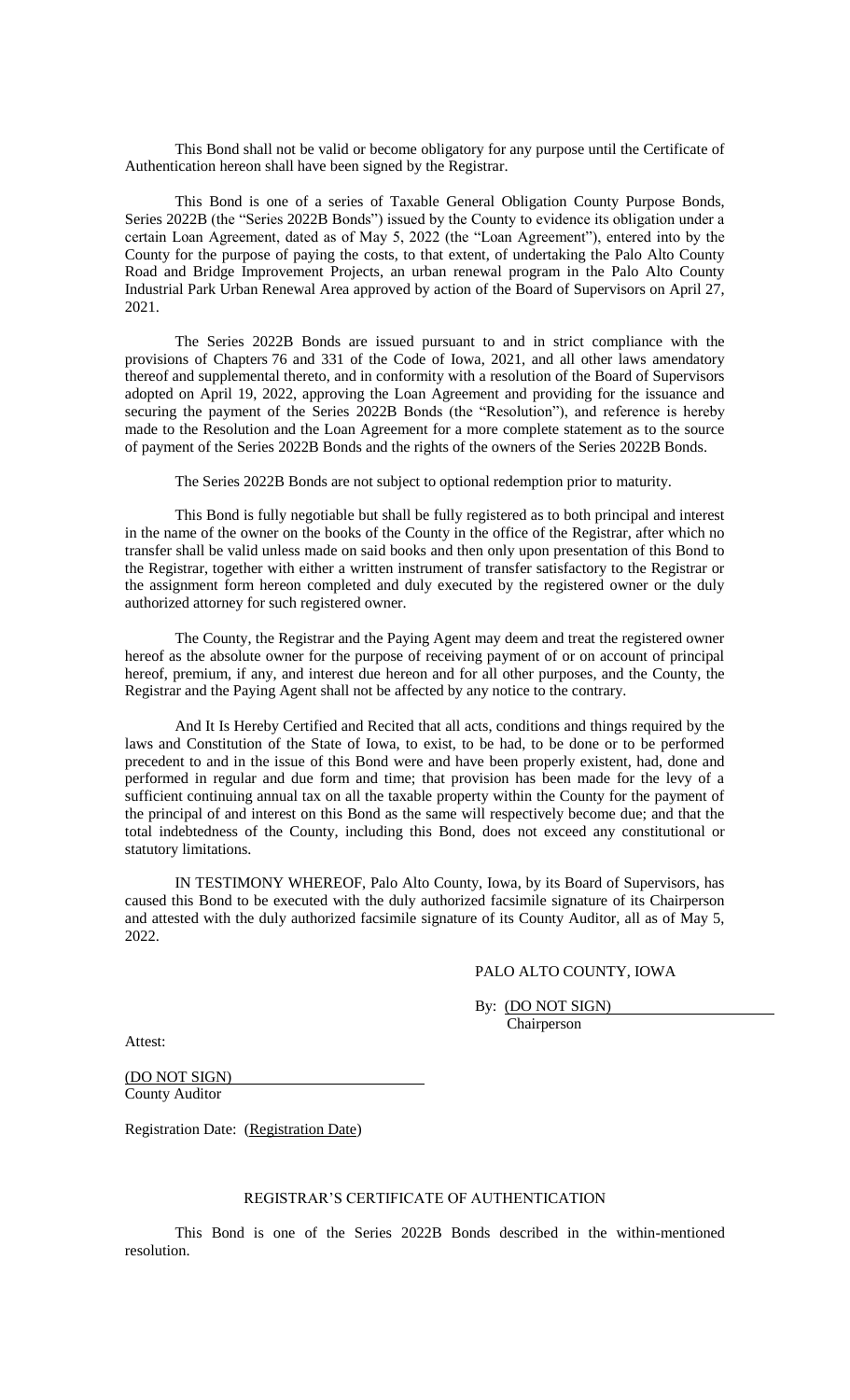UMB BANK, N.A. West Des Moines, Iowa Registrar

By: (Signature)

Authorized Officer

(State)

# ABBREVIATIONS

The following abbreviations, when used in this Bond, shall be construed as though they were written out in full according to applicable laws or regulations:

|               |            | TEN COM - as tenants in common                                                   | UTMA                                             |
|---------------|------------|----------------------------------------------------------------------------------|--------------------------------------------------|
| TEN ENT       | $\sim$ $-$ | as tenants by the                                                                | (Cust)                                           |
|               |            | entireties                                                                       | As Custodian for                                 |
| <b>JT TEN</b> |            | - as joint tenants with<br>right of survivorship and<br>not as tenants in common | (Minor)<br>under Uniform Transfers to Minors Act |

Additional abbreviations may also be used though not in the list above.

# ASSIGNMENT

For valuable consideration, receipt of which is hereby acknowledged, the undersigned assigns this Bond to

(Please print or type name and address of Assignee)

PLEASE INSERT SOCIAL SECURITY OR OTHER IDENTIFYING NUMBER OF ASSIGNEE

and does hereby irrevocably appoint \_\_\_\_\_\_\_\_\_\_\_\_\_\_\_\_\_\_\_\_\_\_\_\_\_\_\_\_\_\_\_, Attorney, to transfer this Bond on the books kept for registration thereof with full power of substitution.

Dated:

Signature guaranteed:

(Signature guarantee must be provided in accordance with the prevailing standards and procedures of the Registrar and Transfer Agent. Such standards and procedures may require signatures to be guaranteed by certain eligible guarantor institutions that participate in a recognized signature guarantee program.)

> NOTICE: The signature to this Assignment must correspond with the name of the registered owner as it appears on this Bond in every particular, without alteration or enlargement or any change whatever.

Section 6. The Series 2022B Bonds shall be executed as herein provided as soon after the adoption of this resolution as may be possible and thereupon they shall be delivered to the Registrar for registration, authentication and delivery to or on behalf of the Purchaser, upon receipt of the proceeds (\$550,000), (the "Loan Proceeds") from the sale of the Series 2022B Bonds, and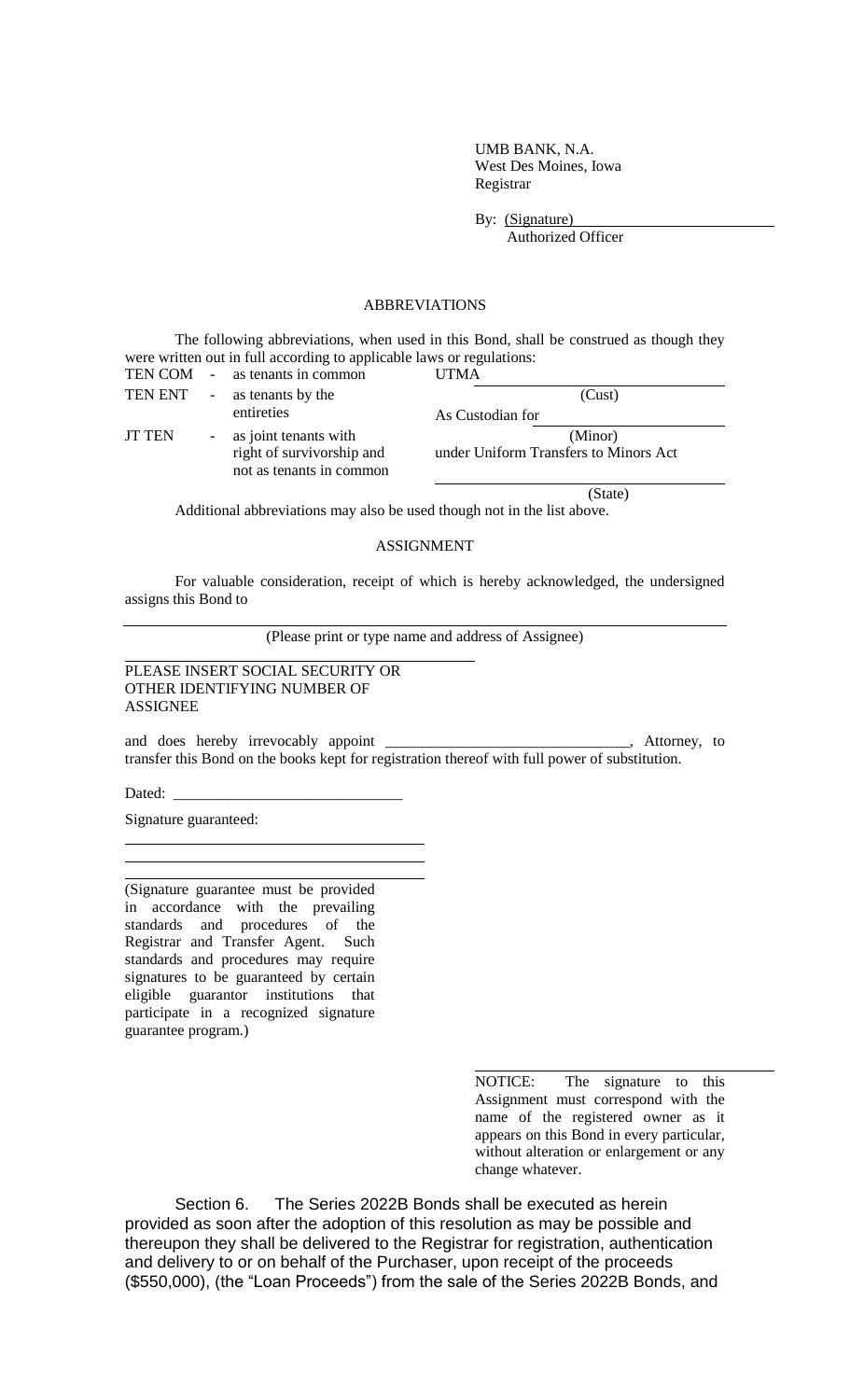all action heretofore taken in connection with the sale and award of the Series 2022B Bonds is hereby ratified and confirmed in all respects.

A portion of the Loan Proceeds (\$5,500) shall be retained by the Purchaser as the Underwriter's Discount.

A portion of the Loan Proceeds (\$541,425) (the "Project Proceeds") received from the sale of the Series 2022B Bonds shall be deposited in a dedicated fund (the "Project Fund"), which is hereby created, to be used for the payment of costs of the Projects and to the extent that Project Proceeds remain after the full payment of the costs of the Projects, such Proceeds, shall be transferred to the Debt Service Fund for the payment of interest on the Series 2022B Bonds.

The remainder of the Loan Proceeds (\$3,075) (the "Cost of Issuance Proceeds"), received from the sale of the Series 2022B Bonds shall be deposited in the Project Fund, and shall be used for the payment of costs of issuance of the Series 2022B Bonds, and to the extent that Cost of Issuance Proceeds remain after the full payment of the costs of issuance of the Series 2022B Bonds, such Cost of Issuance Proceeds shall be transferred to the Debt Service Fund for the payment of interest on the Series 2022B Bonds.

The County shall keep a detailed and segregated accounting of the expenditure of, and investment earnings on, the Project Proceeds to ensure compliance with the requirements of the Internal Revenue Code, as hereinafter defined.

Section 7. For the purpose of providing for the levy and collection of a direct annual tax sufficient to pay the principal of and interest on the Series 2022B Bonds as the same become due, there is hereby ordered levied on all the taxable property in the County the following direct annual tax for collection in each of the following fiscal years:

> For collection in the fiscal year beginning July 1, 2023; sufficient to produce the net annual sum of \$488,775.

Section 8. A certified copy of this resolution shall be filed with the County Auditor of Palo Alto County, and the Auditor is hereby instructed to enter for collection and assess the tax hereby authorized. When annually entering such taxes for collection, the County Auditor shall include the same as a part of the tax levy for Debt Service Fund purposes of the County and when collected, the proceeds of the taxes shall be converted into the Debt Service Fund of the County and set aside therein as a special account to be used solely and only for the payment of the principal of and interest on the Series 2022B Bonds hereby authorized and for no other purpose whatsoever. Any amount received by the County as accrued interest on the Series 2022B Bonds shall be deposited into such special account and used to pay interest due on the Series 2022B Bonds on the first interest payment date.

Pursuant to the provisions of Section 76.4 of the Code of Iowa, each year while the Series 2022B Bonds remain outstanding and unpaid, any funds of the County which may lawfully be applied for such purpose, including incremental property tax revenues derived pursuant to Chapter 403 of the Code of Iowa, may be appropriated, budgeted and, if received, used for the payment of the principal of and interest on the Series 2022B Bonds as the same become due, and if so appropriated, the taxes for any given fiscal year as provided for in Section 7 of this Resolution, shall be reduced by the amount of such alternate funds as have been appropriated for said purpose and evidenced in the County's budget. The County hereby reaffirms its intent to use incremental property tax revenue for the payment of some or all of the principal of and interest on the portion of the 2022B Bonds which is allocable to the financing of the urban renewal projects identified in the preamble hereof.

Section 9. The interest or principal and both of them falling due in any year or years shall, if necessary, be paid promptly from current funds on hand in advance of taxes levied and when the taxes shall have been collected, reimbursement shall be made to such current funds in the sum thus advanced.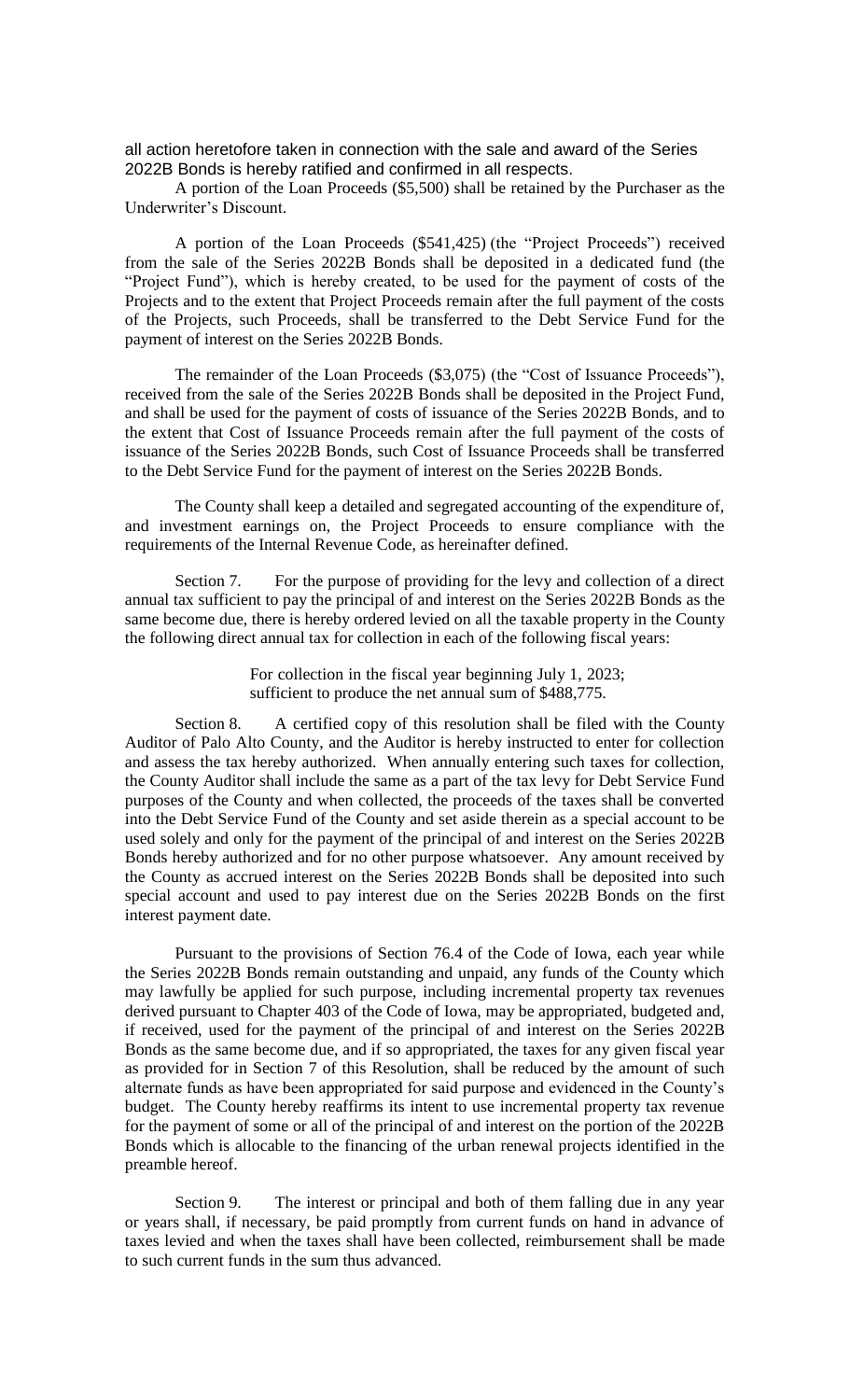Section 10. The Securities and Exchange Commission (the "SEC") has promulgated certain amendments to Rule 15c2 12 under the Securities Exchange Act of 1934 (17 C.F.R. § 240.15c2-12) (the "Rule") that make it unlawful for an underwriter to participate in the primary offering of municipal securities in a principal amount of \$1,000,000 or more unless, before submitting a bid or entering into a purchase contract for the bonds, an underwriter has reasonably determined that the issuer or an obligated person has undertaken in writing for the benefit of the bondholders to provide certain disclosure information to prescribed information repositories on a continuing basis or unless and to the extent the offering is exempt from the requirements of the Rule.

On the date of issuance and delivery of the Series 2022A Bonds and the Series 2022B Bonds, the County will execute and deliver a Continuing Disclosure Certificate pursuant to which the County will undertake to comply with the Rule. The County covenants and agrees that it will comply with and carry out the provisions of the Continuing Disclosure Certificate. Any and all of the officers of the County are hereby authorized and directed to take any and all actions as may be necessary to comply with the Rule and the Continuing Disclosure Certificate.

Section 11. All resolutions or parts thereof in conflict herewith are hereby repealed to the extent of such conflict.

Section 12. This resolution shall be in full force and effect immediately upon its adoption and approval, as provided by law.

Passed and approved April 19, 2022.

/s/Keith Wirtz Chairperson

Attest: /s/Carmen Moser, County Auditor

• • • •

On motion and vote, the meeting adjourned.

/s/Keith Wirtz Chairperson

Attest: /s/Carmen Moser, County Auditor

MINUTES TO PROVIDE FOR THE ISSUANCE OF SERIES 2022A BONDS

419285-16

Emmetsburg, Iowa

April 19, 2022

The Board of Supervisors of Palo Alto County, Iowa, met on April 19, 2022, at 8:35 o'clock a.m., at the Courthouse Boardroom, Emmetsburg, Iowa.

The meeting was called to order by the Chairperson, and the roll being called, the following named Supervisors were present and absent:

Present: Keith Wirtz, Ronald Graettinger, Craig Merrill, Linus Solberg, Roger Faulstick.

Absent: none.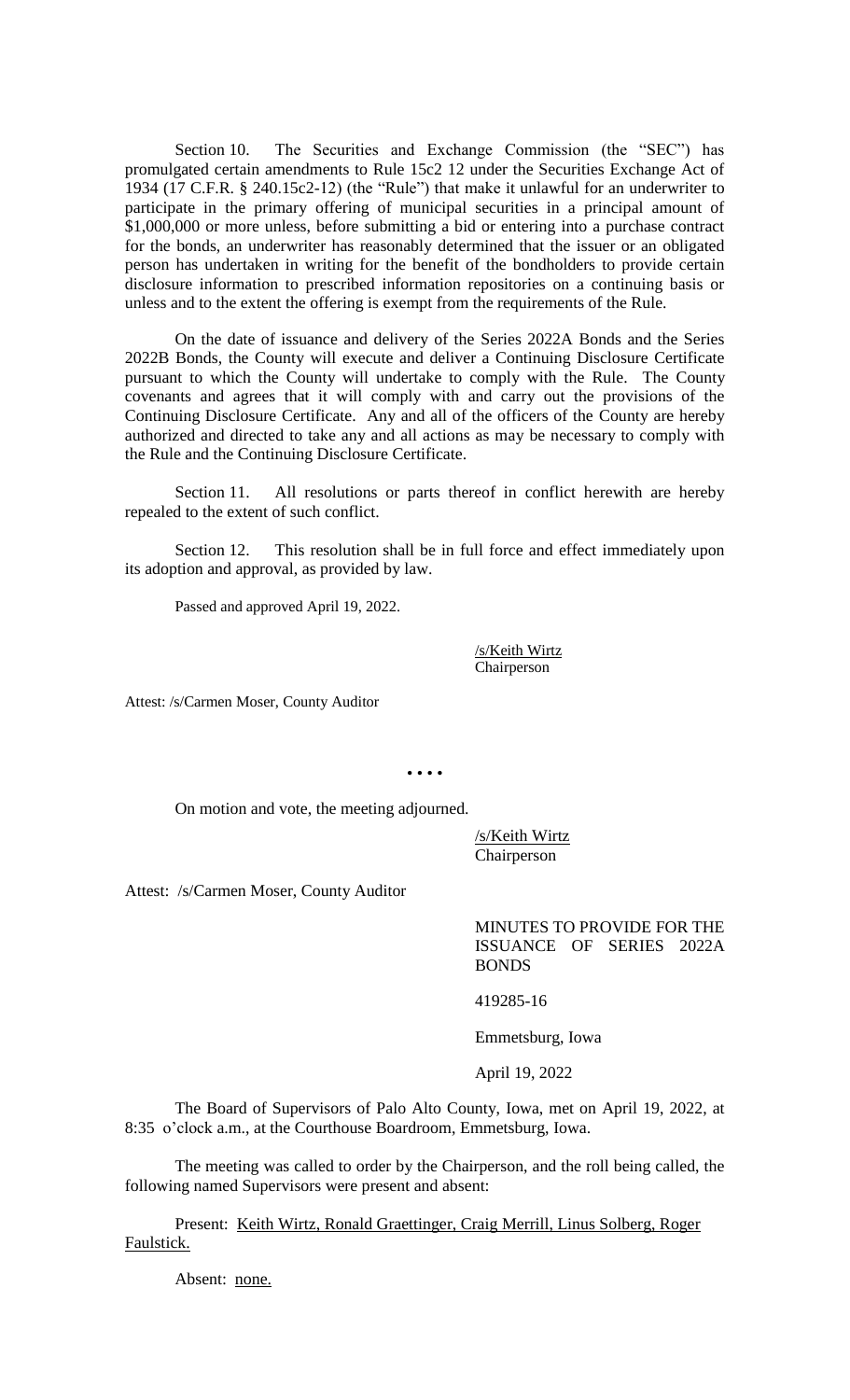After due consideration and discussion, Supervisor Linus Solberg introduced the resolution hereinafter next set out and moved that the resolution be adopted, seconded by Supervisor Craig Merrill. After due consideration, the Chairperson put the question on the motion and the roll being called, the following named Supervisors voted:

Ayes: Faulstick, Solberg, Merrill, Graettinger, Wirtz.

Nays: none.

Whereupon, the Chairperson declared the resolution duly adopted, as hereinafter set out.

# RESOLUTION NO. 4-19-2022 (A)

Resolution authorizing and approving a certain Loan Agreement, providing for the issuance of \$9,875,000 General Obligation County Purpose Bonds, Series 2022A, and providing for the levy of taxes to pay the same

WHEREAS, the Board of Supervisors (the "Board") of Palo Alto County, Iowa (the "County") heretofore proposed to enter into a General Obligation Urban Renewal Loan Agreement (the "Urban Renewal Loan Agreement") and to issue general obligation bonds thereunder in a principal amount not to exceed \$4,800,000 pursuant to the provisions of Subsection 331.441(2)(b)(14), Section 331.402, Section 331.442, and Chapter 403 of the Code of Iowa, for the purpose of paying the cost, to that extent, of undertaking the Palo Alto County Road and Bridge Improvement Projects, an urban renewal program in the Palo Alto County Industrial Park Urban Renewal Area approved by action of the Board of Supervisors on April 27, 2021, and in lieu of calling an election upon such proposal, has published notice of the proposed action and has held a hearing thereon, and as of March 1, 2022, no petition had been filed with the County asking that the question of entering into the Urban Renewal Loan Agreement be submitted to the registered voters of the County; and

WHEREAS, the County has also proposed to enter into a loan agreement (the "Public Safety Loan Agreement") and to issue general obligation bonds thereunder in a principal amount not to exceed \$5,625,000, pursuant to the provisions of Section 331.442 of the Code of Iowa, for the purpose of paying the cost, to that extent, of constructing, furnishing, and equipping a County public safety building and jail, and the County has held a successful election on said proposal on March 2, 2021; and

WHEREAS, the Board combined its authority to enter into the Urban Renewal Loan Agreement and the Public Safety Loan Agreement into a common Loan Agreement and to then divided its borrowing authority under the Loan Agreement into two credit facilities - a Tax-Exempt Series 2022A Loan Agreement (the "2022A Loan Agreement") and a Taxable Series 2022B Loan Agreement (the "2022B Loan Agreement"); and

WHEREAS, the County shall issue General Obligation County Purpose Bonds, Series 2022A (the "Series 2022A Bonds") in evidence of its obligation under the 2022A Loan Agreement; and

WHEREAS, the County shall issue Taxable General Obligation County Purpose Bonds, Series 2022B Bonds (the "Series 2022B Bonds") in evidence of its obligations under the 2022B Loan Agreement; and

WHEREAS, a Preliminary Official Statement (the "P.O.S.") has been prepared by Dorsey & Whitney LLP (the "Disclosure Counsel") as bond and disclosure counsel to the County to facilitate the sale of the Series 2022A Bonds and the Series 2022B Bonds in evidence of the obligations of the County under the 2022A Loan Agreement and the 2022B Loan Agreement, and the County has made provision for the approval of the P.O.S. and has authorized its use its use by Piper Sandler & Co. (the "Underwriter") as the underwriter of the issuance of the Series 2022A Bonds and Series 2022B Bonds; and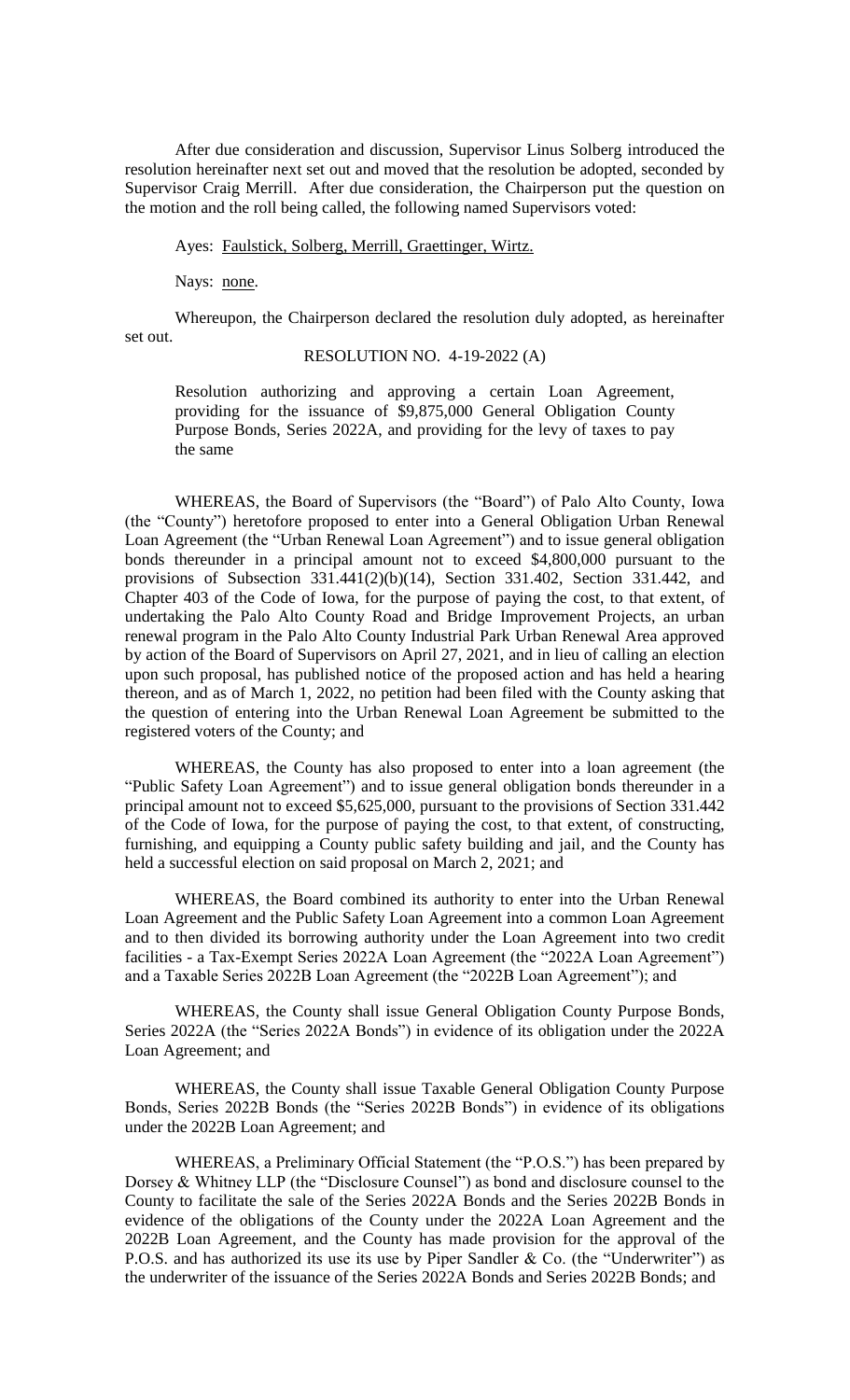WHEREAS, a certain Bond Purchase Agreement (the "Series 2022A Bond Purchase Agreement") has been prepared to set forth the terms of the Series 2022A Bonds and the understanding between the County and the Underwriter, and the Board of Supervisors has approved the Series 2022A Bond Purchase Agreement and made provision for its execution and delivery; and

WHEREAS, it is now necessary to make final provision for the approval of the 2022A Loan Agreement and to authorize the issuance of the Series 2022A Bonds;

NOW, THEREFORE, Be It Resolved by the Board of Supervisors of Palo Alto County, Iowa, as follows:

Section 1. The County shall enter into the 2022A Loan Agreement with the Underwriter, in substantially the form as has been placed on file with the Board, providing for a loan to the County in the principal amount of \$9,875,000, for the purpose or purposes set forth in the preamble hereof.

The Chairperson and County Auditor are hereby authorized and directed to sign the 2022A Loan Agreement on behalf of the County, and the 2022A Loan Agreement is hereby approved.

Section 2. The Series 2022A Bonds, in the aggregate principal amount of \$9,875,000, are hereby authorized to be issued in evidence of the County's obligation under the Loan Agreement. The Series 2022A Bonds shall be in the denomination of \$5,000 each, or any integral multiple thereof, shall be dated May 5, 2022, and shall mature on June 1 in each of the years, in the respective principal amounts, and bear interest at the respective rates, as follows:

| Date | Principal     | <b>Interest Rate</b> | Date | Principal     | Interest |
|------|---------------|----------------------|------|---------------|----------|
|      |               |                      |      |               | Rate     |
| 2025 | \$270,000     | 3.000%               | 2033 | 695,000<br>\$ | 3.000%   |
| 2026 | \$280,000     | 3.000%               | 2034 | \$720,000     | 3.000%   |
| 2027 | 285,000<br>\$ | 3.000%               | 2035 | 745,000<br>\$ | 3.000%   |
| 2028 | 305,000<br>\$ | 3.000%               | 2036 | 760,000<br>\$ | 3.000%   |
| 2029 | 315,000<br>\$ | 3.000%               | 2037 | \$785,000     | 3.000%   |
| 2030 | 320,000<br>\$ | 3.000%               | 2039 | \$1,635,000   | 3.000%   |
| 2031 | 340,000<br>\$ | 3.000%               | 2041 | \$1,745,000   | 3.125%   |
| 2032 | 675,000<br>\$ | 3.000%               |      |               |          |

Section 3. UMB Bank, n.a., West Des Moines, Iowa, is hereby designated as the Registrar and Paying Agent for the Series 2022A Bonds and may be hereinafter referred to as the "Registrar" or the "Paying Agent." The County shall enter into an agreement (the "Registrar/Paying Agent Agreement") with the Registrar, in substantially the form as has been placed on file with the Board; the Chairperson and County Auditor are hereby authorized and directed to sign the Registrar/Paying Agent Agreement on behalf of the County; and the Registrar/Paying Agent Agreement is hereby approved.

The County reserves the right to optionally prepay part or all of the principal of the Series 2022A Bonds maturing in each of the years 2031 through 2041, inclusive, prior to and in any order of maturity on June 1, 2030 or on any date thereafter upon terms of par and accrued interest. If less than all of the Series 2022A Bonds of any like maturity are to be redeemed, the particular part of those Series 2022A Bonds to be redeemed shall be selected by the Registrar by lot. The Series 2022A Bonds may be called in part in one or more units of \$5,000.

Principal of the Bond maturing on June 1, 2039 is subject to mandatory redemption (by lot, as selected by the Registrar) on June 1, 2038, at a redemption price of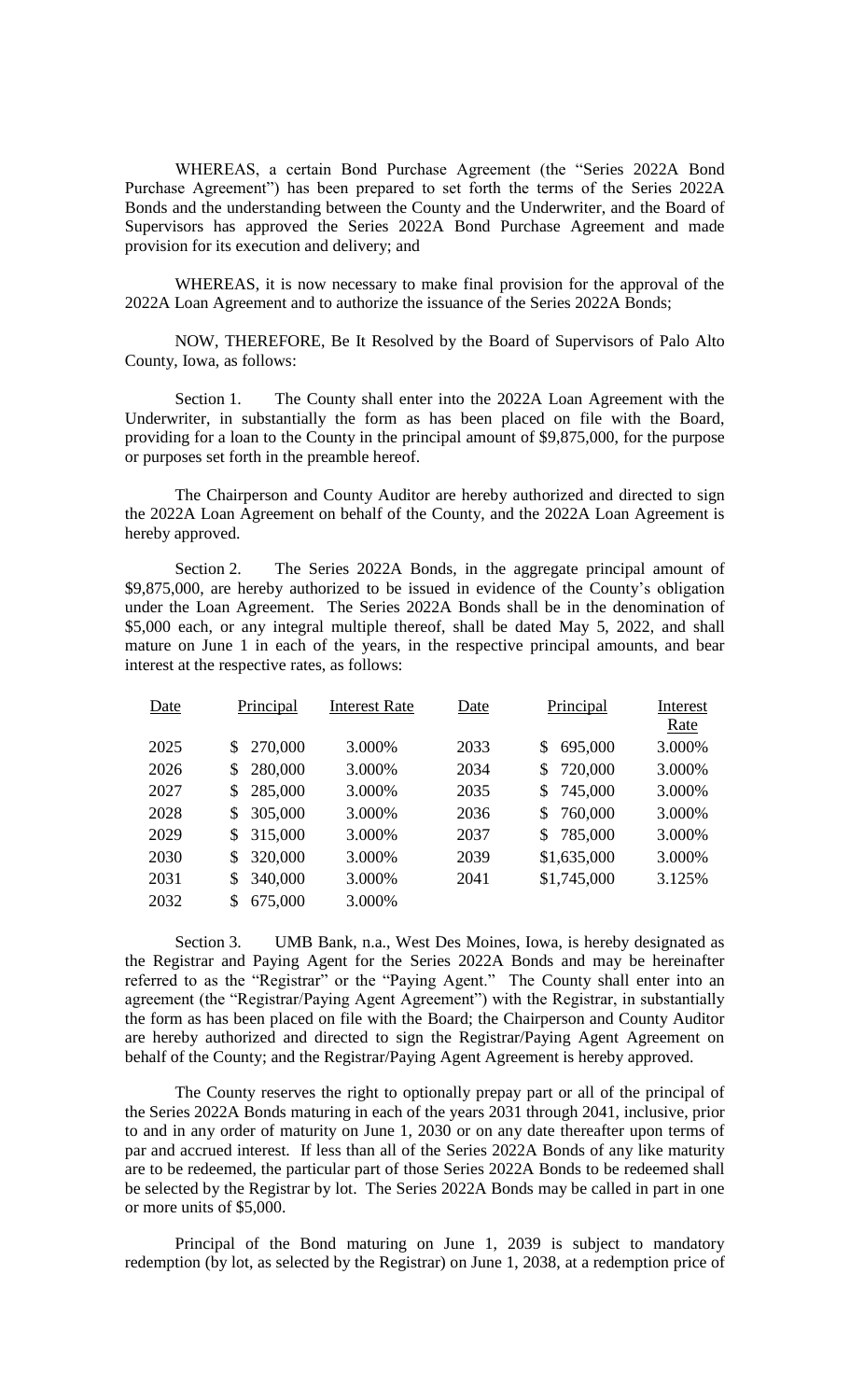100% of the principal amount thereof to be redeemed, plus accrued interest thereon to the redemption date, in the following principal amounts:

|      | Principal            |
|------|----------------------|
| Year | Amount               |
| 2038 | \$805,000            |
| 2039 | \$830,000 (Maturity) |

Principal of the Bond maturing on June 1, 2041 is subject to mandatory redemption (by lot, as selected by the Registrar) on June 1, 2040, at a redemption price of 100% of the principal amount thereof to be redeemed, plus accrued interest thereon to the redemption date, in the following principal amounts:

|      | Principal            |
|------|----------------------|
| Year | Amount               |
| 2040 | \$860,000            |
| 2041 | \$885,000 (Maturity) |

If less than the entire principal amount of any Series 2022A Bond in a denomination of more than \$5,000 is to be redeemed, the Registrar will issue and deliver to the registered owner thereof, upon surrender of such original Series 2022A Bond, a new Series 2022A Bond or Series 2022A Bonds, in any authorized denomination, in a total aggregate principal amount equal to the unredeemed balance of the original Series 2022A Bond. Notice of such redemption as aforesaid identifying the Series 2022A Bond or Series 2022A Bonds (or portion thereof) to be redeemed shall be sent by electronic means or by certified mail to the registered owners thereof at the addresses shown on the County's registration books not less than 30 days prior to such redemption date. Any notice of redemption may contain a statement that the redemption is conditioned upon the receipt by the Paying Agent of funds on or before the date fixed for redemption sufficient to pay the redemption price of the Series 2022A Bonds called for redemption, and that if funds are not available, such redemption shall be cancelled by written notice to the owners of the Series 2022A Bonds called for redemption in the same manner as the original redemption notice was sent. All of such Series 2022A Bonds as to which the County reserves and exercises the right of redemption and as to which notice as aforesaid shall have been given and for the redemption of which funds are duly provided, shall cease to bear interest on the redemption date.

Accrued interest on the Series 2022A Bonds shall be payable semiannually on the first day of June and December in each year, commencing December 1, 2022. Interest shall be calculated on the basis of a 360-day year comprised of twelve 30-day months. Payment of interest on the Series 2022A Bonds shall be made to the registered owners appearing on the registration books of the County at the close of business on the fifteenth day of the month next preceding the interest payment date and shall be paid to the registered owners at the addresses shown on such registration books. Principal of the Series 2022A Bonds shall be payable in lawful money of the United States of America to the registered owners or their legal representatives upon presentation and surrender of the Bond or Series 2022A Bonds at the office of the Paying Agent.

The Series 2022A Bonds shall be executed on behalf of the County with the official manual or facsimile signature of the Chairperson and attested with the official manual or facsimile signature of the County Auditor, and shall be fully registered Series 2022A Bonds without interest coupons. In case any officer whose signature or the facsimile of whose signature appears on the Series 2022A Bonds shall cease to be such officer before the delivery of the Series 2022A Bonds, such signature or such facsimile signature shall nevertheless be valid and sufficient for all purposes, the same as if such officer had remained in office until delivery.

The Series 2022A Bonds shall be fully registered as to principal and interest in the names of the owners on the registration books of the County kept by the Registrar, and after such registration payment of the principal thereof and interest thereon shall be made only to the registered owners or their legal representatives or assigns. Each Bond shall be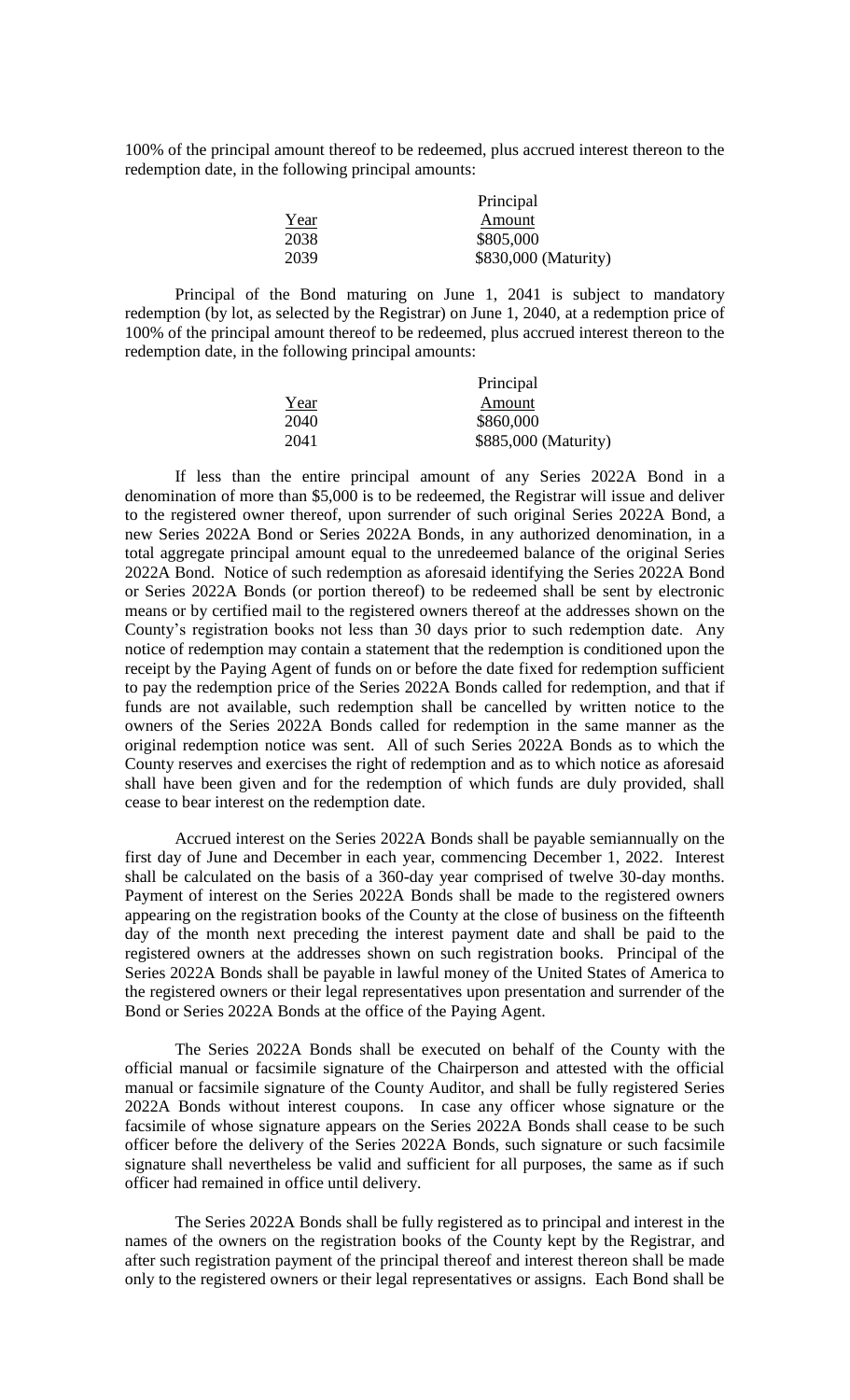transferable only upon the registration books of the County upon presentation to the Registrar, together with either a written instrument of transfer satisfactory to the Registrar or the assignment form thereon completed and duly executed by the registered owner or the duly authorized attorney for such registered owner.

The record and identity of the owners of the Series 2022A Bonds shall be kept confidential as provided by Section 22.7 of the Code of Iowa.

The Series 2022A Bonds shall not be valid or become obligatory for any purpose until the Certificate of Authentication thereon shall have been signed by the Registrar.

Section 4. Notwithstanding anything above to the contrary, the Series 2022A Bonds shall be issued initially as Depository Bonds, with one fully registered Bond for each maturity date, in principal amounts equal to the amount of principal maturing on each such date, and registered in the name of Cede  $& Co.,$  as nominee for The Depository Trust Company, New York, New York ("DTC"). On original issue, the Series 2022A Bonds shall be deposited with DTC for the purpose of maintaining a book-entry system for recording the ownership interests of its participants and the transfer of those interests among its participants (the "Participants"). In the event that DTC determines not to continue to act as securities depository for the Series 2022A Bonds or the County determines not to continue the book-entry system for recording ownership interests in the Series 2022A Bonds with DTC, the County will discontinue the book-entry system with DTC. If the County does not select another qualified securities depository to replace DTC (or a successor depository) in order to continue a book-entry system, the County will register and deliver replacement bonds in the form of fully registered certificates, in authorized denominations of \$5,000 or integral multiples of \$5,000, in accordance with instructions from Cede  $\&$  Co., as nominee for DTC. In the event that the County identifies a qualified securities depository to replace DTC, the County will register and deliver replacement bonds, fully registered in the name of such depository, or its nominee, in the denominations as set forth above, as reduced from time to time prior to maturity in connection with redemptions or retirements by call or payment, and in such event, such depository will then maintain the book-entry system for recording ownership interests in the Series 2022A Bonds.

Ownership interests in the Series 2022A Bonds may be purchased by or through Participants. Such Participants and the persons for whom they acquire interests in the Series 2022A Bonds as nominees will not receive certificated Series 2022A Bonds, but each such Participant will receive a credit balance in the records of DTC in the amount of such Participant's interest in the Series 2022A Bonds, which will be confirmed in accordance with DTC's standard procedures. Each such person for which a Participant has an interest in the Series 2022A Bonds, as nominee, may desire to make arrangements with such Participant to have all notices of redemption or other communications of the County to DTC, which may affect such person, forwarded in writing by such Participant and to have notification made of all interest payments.

The County will have no responsibility or obligation to such Participants or the persons for whom they act as nominees with respect to payment to or providing of notice for such Participants or the persons for whom they act as nominees.

As used herein, the term "Beneficial Owner" shall hereinafter be deemed to include the person for whom the Participant acquires an interest in the Series 2022A Bonds.

DTC will receive payments from the County, to be remitted by DTC to the Participants for subsequent disbursement to the Beneficial Owners. The ownership interest of each Beneficial Owner in the Series 2022A Bonds will be recorded on the records of the Participants whose ownership interest will be recorded on a computerized book-entry system kept by DTC.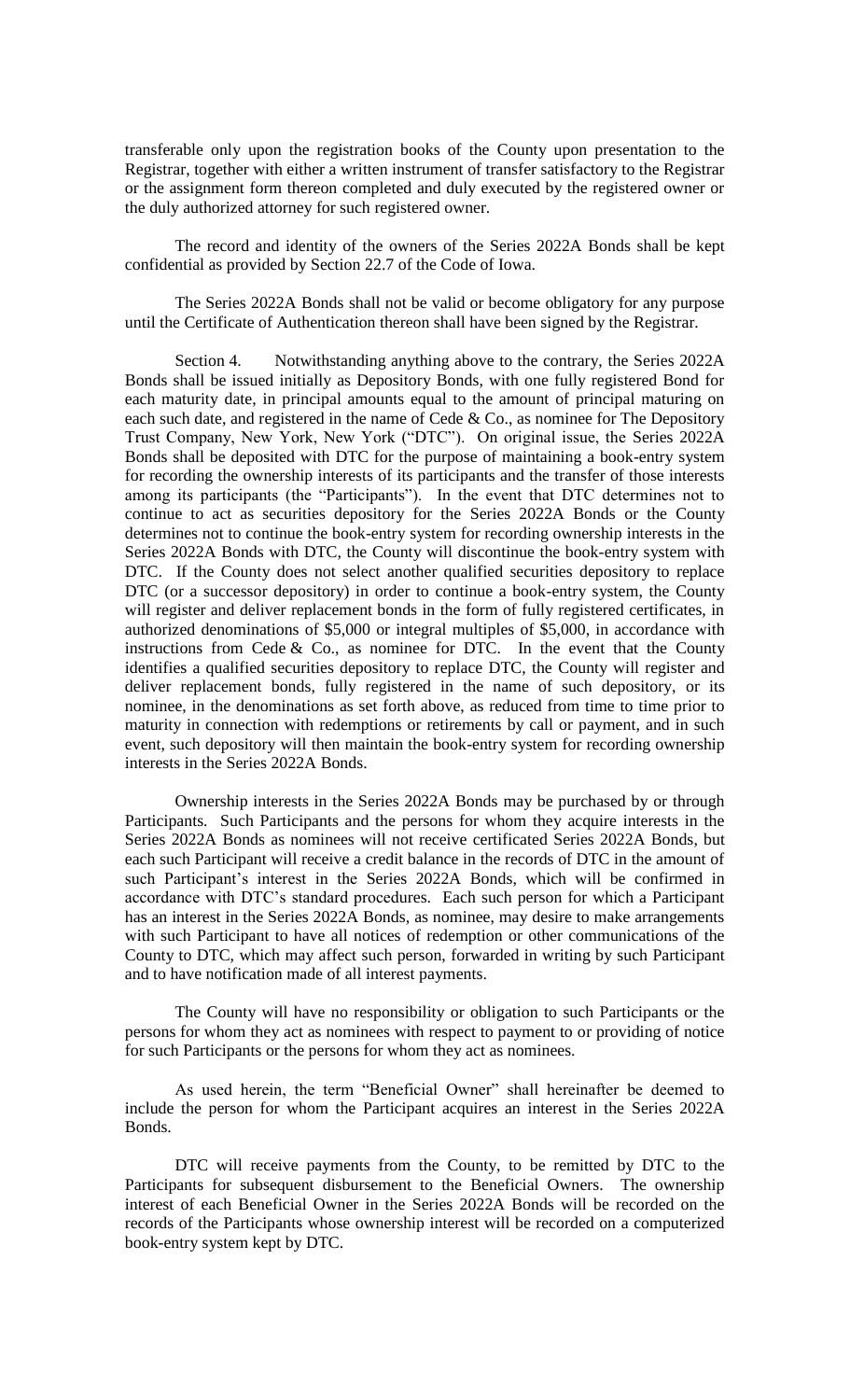When reference is made to any action which is required or permitted to be taken by the Beneficial Owners, such reference shall only relate to those permitted to act (by statute, regulation or otherwise) on behalf of such Beneficial Owners for such purposes. When notices are given, they shall be sent by the County to DTC, and DTC shall forward (or cause to be forwarded) the notices to the Participants so that the Participants can forward the same to the Beneficial Owners.

Beneficial Owners will receive written confirmations of their purchases from the Participants acting on behalf of the Beneficial Owners detailing the terms of the Series 2022A Bonds acquired. Transfers of ownership interests in the Series 2022A Bonds will be accomplished by book entries made by DTC and the Participants who act on behalf of the Beneficial Owners. Beneficial Owners will not receive certificates representing their ownership interest in the Series 2022A Bonds, except as specifically provided herein. Interest and principal will be paid when due by the County to DTC, then paid by DTC to the Participants and thereafter paid by the Participants to the Beneficial Owners.

# Section 5. The Series 2022A Bonds shall be in substantially the following form:

(Form of Series 2022A Bond)

## UNITED STATES OF AMERICA STATE OF IOWA PALO ALTO COUNTY

## GENERAL OBLIGATION COUNTY PURPOSE BOND, SERIES 2022A

No.\_\_\_\_ \$\_\_\_\_\_\_\_\_

| <b>RATE</b>   | <b>MATURITY DATE</b> | <b>BOND DATE</b> | <b>CUSIP</b> |
|---------------|----------------------|------------------|--------------|
| $\frac{9}{6}$ | June $1, \_\_$       | May 5, 2022      | 697396       |

Palo Alto County, State of Iowa, for value received, promises to pay on the maturity date of this Bond to

> Cede & Co. New York, New York

or registered assigns, the principal sum of

## THOUSAND DOLLARS

in lawful money of the United States of America upon presentation and surrender of this Bond at the office of UMB Bank, n.a., West Des Moines, Iowa (hereinafter referred to as the "Registrar" or the "Paying Agent"), with interest on said sum, until paid, at the rate per annum specified above from the date of this Bond, or from the most recent interest payment date on which interest has been paid, on June 1 and December 1 of each year, commencing December 1, 2022, except as the provisions hereinafter set forth with respect to redemption prior to maturity may be or become applicable hereto. Interest on this Bond is payable to the registered owner appearing on the registration books of the County at the close of business on the fifteenth day of the month next preceding the interest payment date and shall be paid to the registered owner at the address shown on such registration books. Interest shall be calculated on the basis of a 360-day year comprised of twelve 30-day months.

This Bond shall not be valid or become obligatory for any purpose until the Certificate of Authentication hereon shall have been signed by the Registrar.

This Bond is one of a series of General Obligation County Purpose Bonds, Series 2022A (the "Series 2022A Bonds") issued by the County to evidence its obligation under a certain Loan Agreement, dated as of May 5, 2022 (the "Loan Agreement"), entered into by the County for the purpose of paying the costs, to that extent, of (1) constructing, furnishing, and equipping a County public safety building and jail; and (2) undertaking the Palo Alto County Road and Bridge Improvement Projects, an urban renewal program in the Palo Alto County Industrial Park Urban Renewal Area approved by action of the Board of Supervisors on April 27, 2021.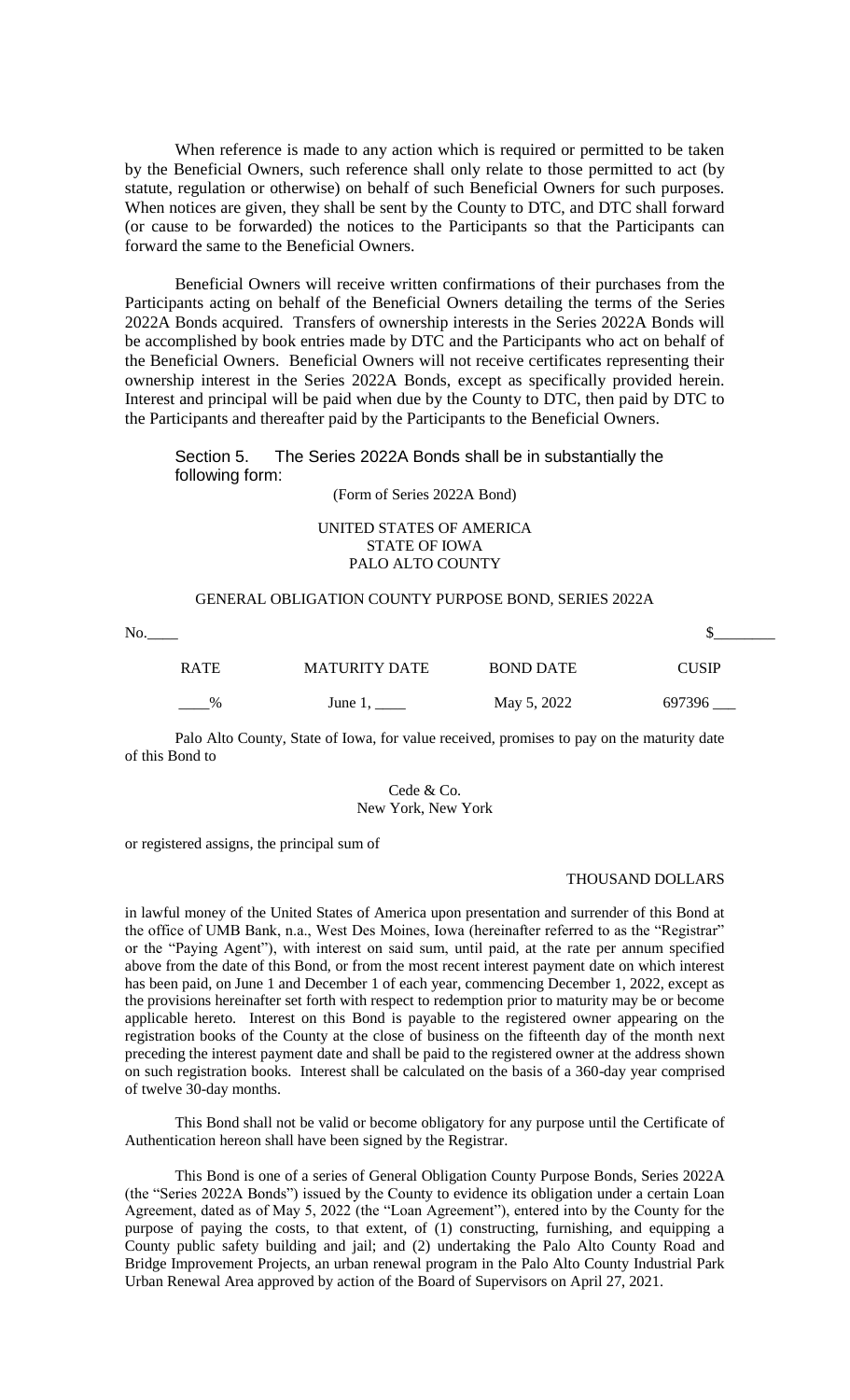The Series 2022A Bonds are issued pursuant to and in strict compliance with the provisions of Chapters 76 and 331 of the Code of Iowa, 2021, and all other laws amendatory thereof and supplemental thereto, and in conformity with a resolution of the Board of Supervisors adopted on April 19, 2022, approving the Loan Agreement and providing for the issuance and securing the payment of the Series 2022A Bonds (the "Resolution"), and reference is hereby made to the Resolution and the Loan Agreement for a more complete statement as to the source of payment of the Series 2022A Bonds and the rights of the owners of the Series 2022A Bonds.

The County reserves the right to optionally prepay part or all of the principal of the Series 2022A Bonds maturing in each of the years 2031 through 2041, inclusive, prior to and in any order of maturity on June 1, 2030 or on any date thereafter upon terms of par and accrued interest. If less than all of the Series 2022A Bonds of any like maturity are to be redeemed, the particular part of those Series 2022A Bonds to be redeemed shall be selected by the Registrar by lot. The Series 2022A Bonds may be called in part in one or more units of \$5,000. Principal of the Bonds maturing on June 1 in the years 2039 and 2041 is subject to mandatory redemption (by lot, as selected by the Registrar) on June 1, 2038 and June 1, 2040, respectively, in accordance with the mandatory redemption schedules set forth in the Resolution at a redemption price of 100% of the principal amount thereof to be redeemed, plus accrued interest thereon to the redemption date.

If less than the entire principal amount of any Bond in a denomination of more than \$5,000 is to be redeemed, the Registrar will issue and deliver to the registered owner thereof, upon surrender of such original Bond, a new Bond or Series 2022A Bonds, in any authorized denomination, in a total aggregate principal amount equal to the unredeemed balance of the original Bond. Notice of such redemption as aforesaid identifying the Bond or Series 2022A Bonds (or portion thereof) to be redeemed shall be sent by electronic means or by certified mail to the registered owners thereof at the addresses shown on the County's registration books not less than 30 days prior to such redemption date. Any notice of redemption may contain a statement that the redemption is conditioned upon the receipt by the Paying Agent of funds on or before the date fixed for redemption sufficient to pay the redemption price of the Series 2022A Bonds called for redemption, and that if funds are not available, such redemption shall be cancelled by written notice to the owners of the Series 2022A Bonds called for redemption in the same manner as the original redemption notice was sent. All of such bonds as to which the County reserves and exercises the right of redemption and as to which notice as aforesaid shall have been given and for the redemption of which funds are duly provided, shall cease to bear interest on the redemption date.

This Bond is fully negotiable but shall be fully registered as to both principal and interest in the name of the owner on the books of the County in the office of the Registrar, after which no transfer shall be valid unless made on said books and then only upon presentation of this Bond to the Registrar, together with either a written instrument of transfer satisfactory to the Registrar or the assignment form hereon completed and duly executed by the registered owner or the duly authorized attorney for such registered owner.

The County, the Registrar and the Paying Agent may deem and treat the registered owner hereof as the absolute owner for the purpose of receiving payment of or on account of principal hereof, premium, if any, and interest due hereon and for all other purposes, and the County, the Registrar and the Paying Agent shall not be affected by any notice to the contrary.

And It Is Hereby Certified and Recited that all acts, conditions and things required by the laws and Constitution of the State of Iowa, to exist, to be had, to be done or to be performed precedent to and in the issue of this Bond were and have been properly existent, had, done and performed in regular and due form and time; that provision has been made for the levy of a sufficient continuing annual tax on all the taxable property within the County for the payment of the principal of and interest on this Bond as the same will respectively become due; and that the total indebtedness of the County, including this Bond, does not exceed any constitutional or statutory limitations.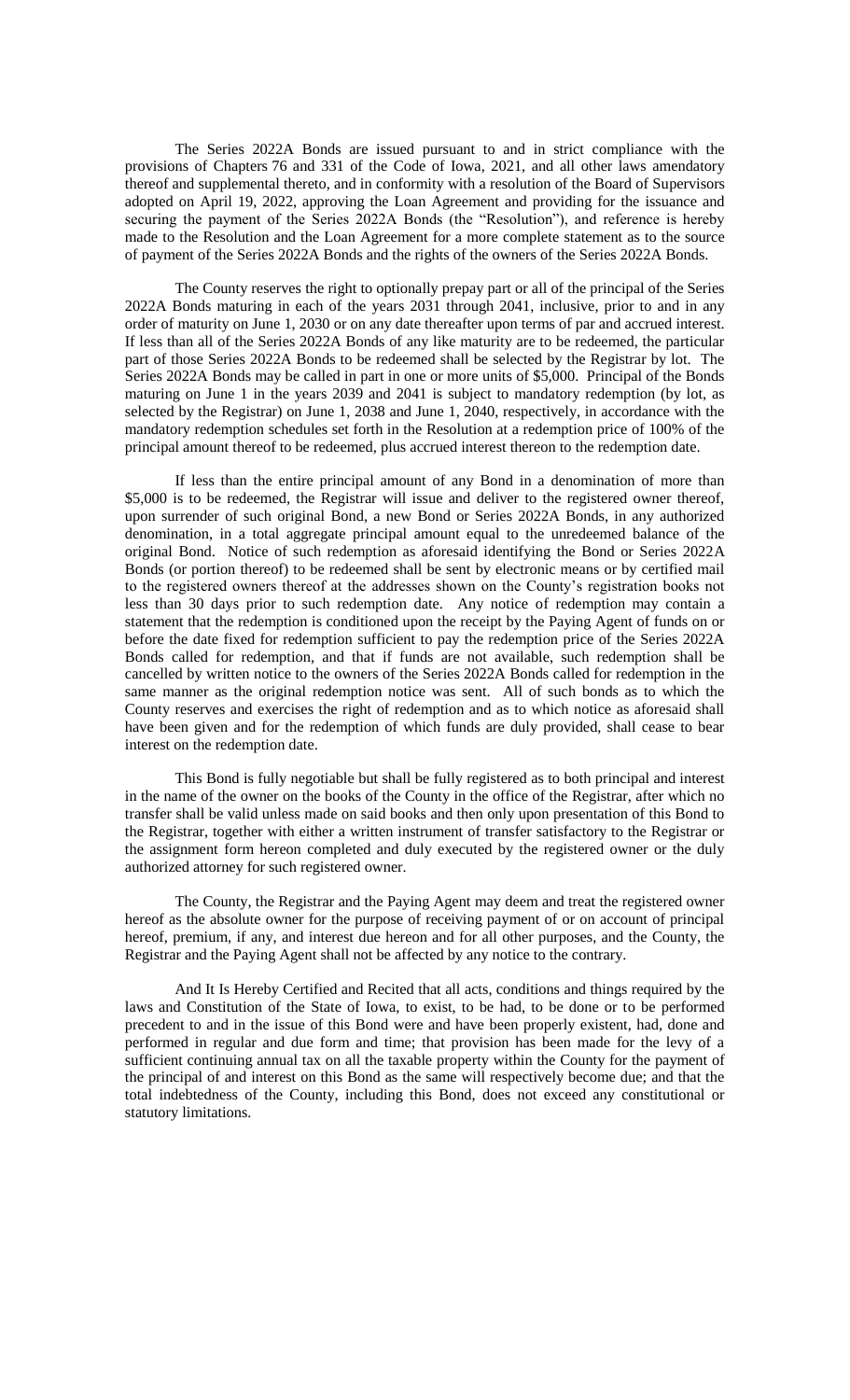IN TESTIMONY WHEREOF, Palo Alto County, Iowa, by its Board of Supervisors, has caused this Bond to be executed with the duly authorized facsimile signature of its Chairperson and attested with the duly authorized facsimile signature of its County Auditor, all as of May 5, 2022.

## PALO ALTO COUNTY, IOWA

By: (DO NOT SIGN)

Chairperson

Attest:

(DO NOT SIGN) County Auditor

Registration Date: (Registration Date)

# REGISTRAR'S CERTIFICATE OF AUTHENTICATION

This Bond is one of the Series 2022A Bonds described in the within-mentioned resolution.

> UMB BANK, N.A. West Des Moines, Iowa Registrar

> By: (Signature) Authorized Officer

# STATEMENT OF INSURANCE

Build America Mutual Assurance Company ("BAM"), New York, New York, has delivered its municipal bond insurance policy (the "Policy") with respect to the scheduled payments due of principal of and interest on this Bond to UMB Bank, n.a., West Des Moines, Iowa, or its successor, as paying agent for the Series 2022A Bonds (the "Paying Agent"). Said Policy is on file and available for inspection at the principal office of the Paying Agent and a copy thereof may be obtained from BAM or the Paying Agent. All payments required to be made under the Policy shall be made in accordance with the provisions thereof. By its purchase of these Bonds, the owner acknowledges and consents (i) to the subrogation and all other rights of BAM as more fully set forth in the Policy and (ii) that upon the occurrence and continuance of a default or an event of default under the Resolution or this Bond, BAM shall be deemed to be the sole owner of the Series 2022A Bonds for all purposes and shall be entitled to control and direct the enforcement of all rights and remedies granted to the owners of the Series 2022A Bonds or the trustee, paying agent, registrar or similar agent for the benefit of such owners under the Resolution, at law or in equity.

### ABBREVIATIONS

The following abbreviations, when used in this Bond, shall be construed as though they were written out in full according to applicable laws or regulations: TEN COM - as tenants in common UTMA

| TEN ENT       | $\sim$ | as tenants by the                                                                | (Cust)                                           |
|---------------|--------|----------------------------------------------------------------------------------|--------------------------------------------------|
|               |        | entireties                                                                       | As Custodian for                                 |
| <b>JT TEN</b> |        | - as joint tenants with<br>right of survivorship and<br>not as tenants in common | (Minor)<br>under Uniform Transfers to Minors Act |
|               |        |                                                                                  | 'State)                                          |

Additional abbreviations may also be used though not in the list above.

ASSIGNMENT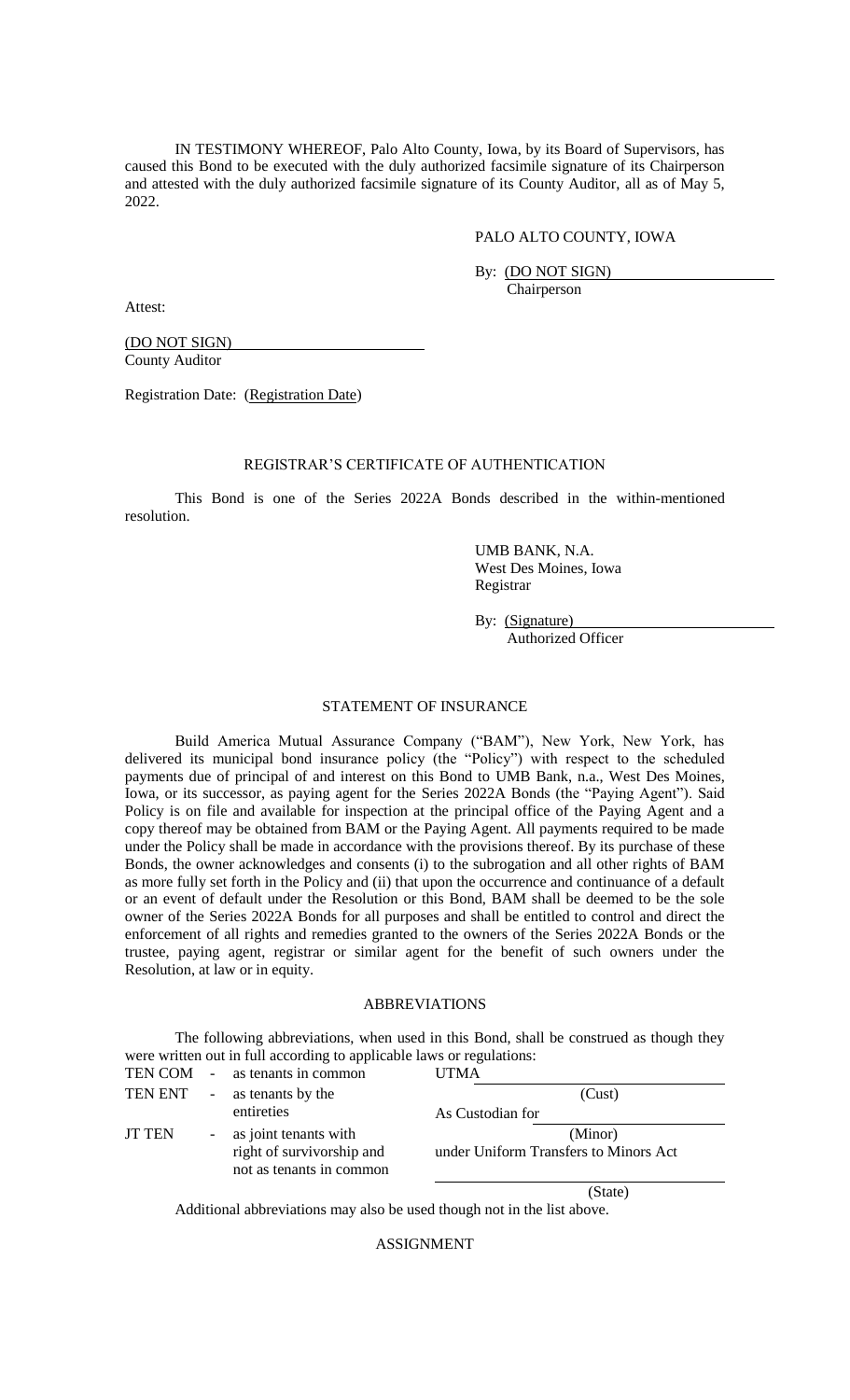For valuable consideration, receipt of which is hereby acknowledged, the undersigned assigns this Bond to

(Please print or type name and address of Assignee)

PLEASE INSERT SOCIAL SECURITY OR OTHER IDENTIFYING NUMBER OF ASSIGNEE

and does hereby irrevocably appoint \_\_\_\_\_\_\_\_\_\_\_\_\_\_\_\_\_\_\_\_\_\_\_\_\_\_\_\_\_\_, Attorney, to transfer this Bond on the books kept for registration thereof with full power of substitution.

Dated:

Signature guaranteed:

(Signature guarantee must be provided in accordance with the prevailing standards and procedures of the Registrar and Transfer Agent. Such standards and procedures may require signatures to be guaranteed by certain eligible guarantor institutions that participate in a recognized signature guarantee program.)

> NOTICE: The signature to this Assignment must correspond with the name of the registered owner as it appears on this Bond in every particular, without alteration or enlargement or any change whatever.

Section 6. The Series 2022A Bonds shall be executed as herein provided as soon after the adoption of this resolution as may be possible and thereupon they shall be delivered to the Registrar for registration, authentication and delivery to or on behalf of the Purchaser, upon receipt of the proceeds (\$9,970,392.20), including original issue premium, (the "Loan Proceeds") from the sale of the Series 2022A Bonds, and all action heretofore taken in connection with the sale and award of the Series 2022A Bonds is hereby ratified and confirmed in all respects.

A portion of the Loan Proceeds (\$98,750) shall be retained by the Purchaser as the Underwriter's Discount.

A portion of the Loan Proceeds (\$9,780,717.64) (the "Project Proceeds") received from the sale of the Series 2022A Bonds shall be deposited in a dedicated fund (the "Project Fund"), which is hereby created, to be used for the payment of costs of the Projects and to the extent that Project Proceeds remain after the full payment of the costs of the Projects, such Proceeds, shall be transferred to the Debt Service Fund for the payment of interest on the Series 2022A Bonds.

A portion of the Loan Proceeds (\$34,399.56) received from the sale of the Series 2022A Bonds shall be used to pay the bond insurance premium to Build America Mutual Assurance Company.

The remainder of the Loan Proceeds (\$56,525) (the "Cost of Issuance Proceeds"), received from the sale of the Series 2022A Bonds shall be deposited in the Project Fund, and shall be used for the payment of costs of issuance of the Series 2022A Bonds, and to the extent that Cost of Issuance Proceeds remain after the full payment of the costs of issuance of the Series 2022A Bonds, such Cost of Issuance Proceeds shall be transferred to the Debt Service Fund for the payment of interest on the Series 2022A Bonds.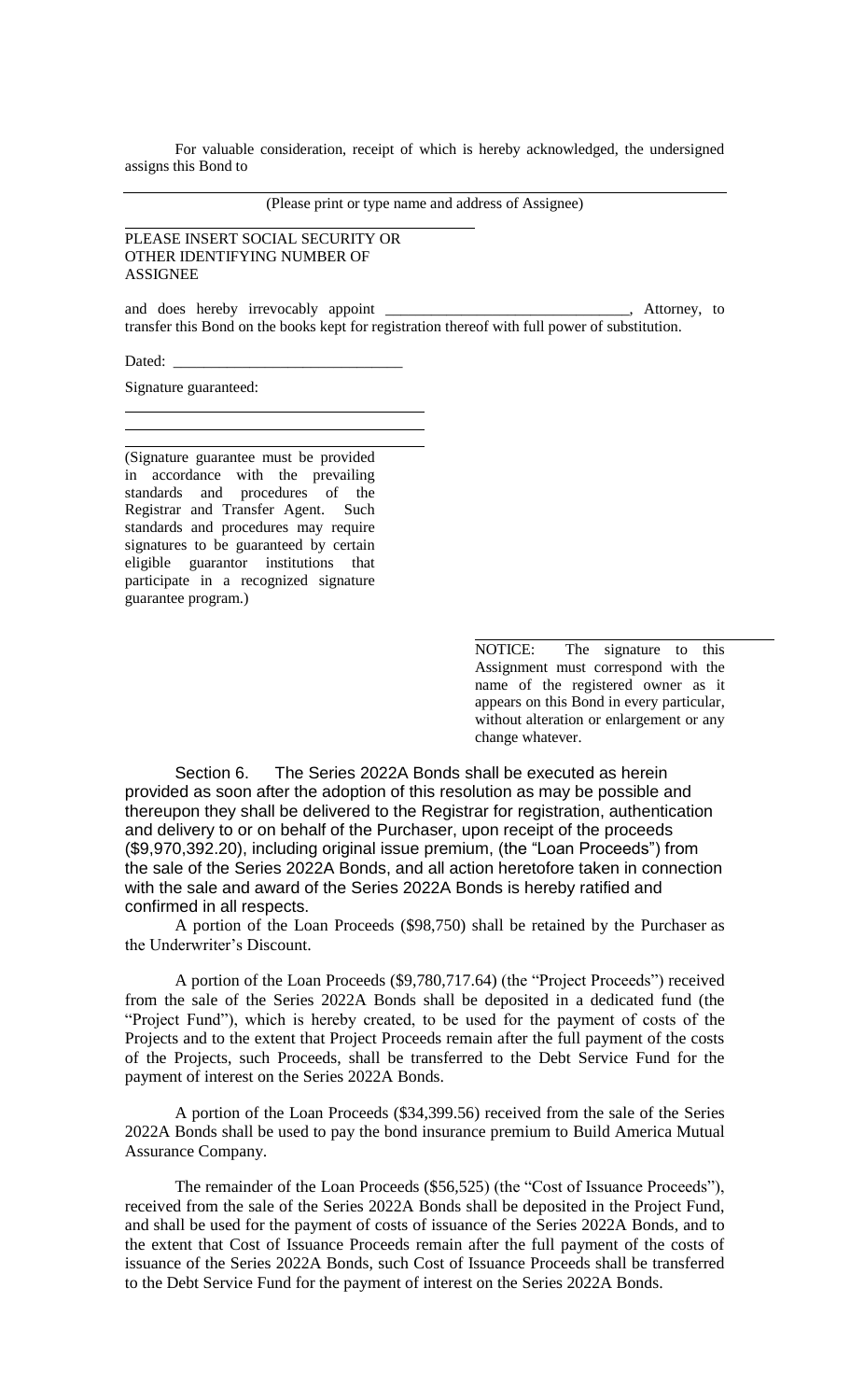The County shall keep a detailed and segregated accounting of the expenditure of, and investment earnings on, the Project Proceeds to ensure compliance with the requirements of the Internal Revenue Code, as hereinafter defined.

Section 7. For the purpose of providing for the levy and collection of a direct annual tax sufficient to pay the principal of and interest on the Series 2022A Bonds as the same become due, there is hereby ordered levied on all the taxable property in the County the following direct annual tax for collection in each of the following fiscal years:

> For collection in the fiscal year beginning July 1, 2023; sufficient to produce the net annual sum of \$298,432;

> For collection in the fiscal year beginning July 1, 2024, sufficient to produce the net annual sum of \$568,432;

> For collection in the fiscal year beginning July 1, 2025, sufficient to produce the net annual sum of \$570,332;

> For collection in the fiscal year beginning July 1, 2026, sufficient to produce the net annual sum of \$566,932;

> For collection in the fiscal year beginning July 1, 2027, sufficient to produce the net annual sum of \$578,382;

> For collection in the fiscal year beginning July 1, 2028, sufficient to produce the net annual sum of \$579,232;

> For collection in the fiscal year beginning July 1, 2029, sufficient to produce the net annual sum of \$574,782;

> For collection in the fiscal year beginning July 1, 2030, sufficient to produce the net annual sum of \$585,182;

> For collection in the fiscal year beginning July 1, 2031, sufficient to produce the net annual sum of \$909,982;

> For collection in the fiscal year beginning July 1, 2032, sufficient to produce the net annual sum of \$909,732;

> For collection in the fiscal year beginning July 1, 2033, sufficient to produce the net annual sum of \$913,882;

> For collection in the fiscal year beginning July 1, 2034, sufficient to produce the net annual sum of \$917,282;

> For collection in the fiscal year beginning July 1, 2035, sufficient to produce the net annual sum of \$909,932;

> For collection in the fiscal year beginning July 1, 2036, sufficient to produce the net annual sum of \$912,132;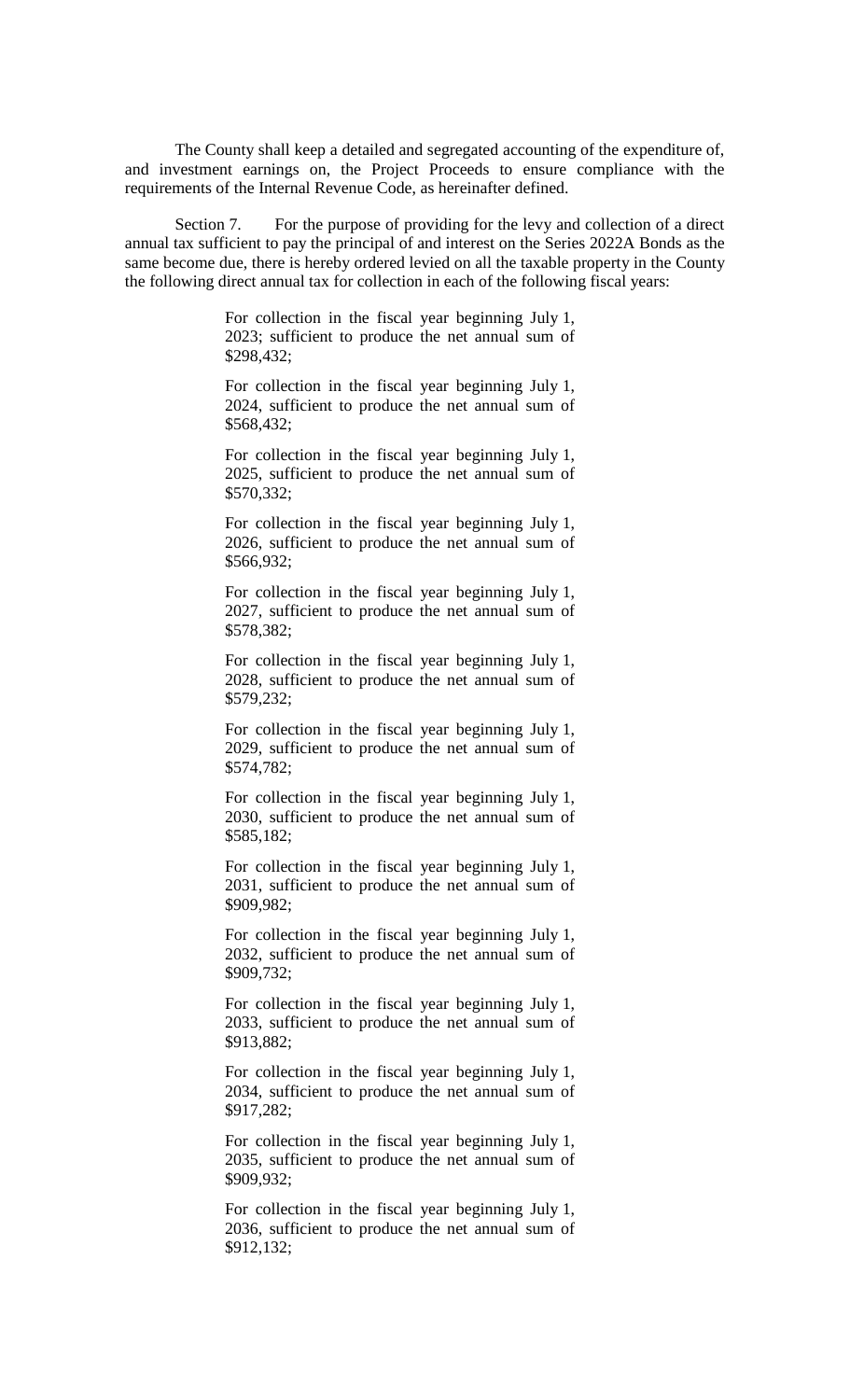For collection in the fiscal year beginning July 1, 2037, sufficient to produce the net annual sum of \$908,582;

For collection in the fiscal year beginning July 1, 2038, sufficient to produce the net annual sum of \$909,432;

For collection in the fiscal year beginning July 1, 2039, sufficient to produce the net annual sum of \$914,532; and

For collection in the fiscal year beginning July 1, 2040, sufficient to produce the net annual sum of \$912,657.

Section 8. A certified copy of this resolution shall be filed with the County Auditor of Palo Alto County, and the Auditor is hereby instructed to enter for collection and assess the tax hereby authorized. When annually entering such taxes for collection, the County Auditor shall include the same as a part of the tax levy for Debt Service Fund purposes of the County and when collected, the proceeds of the taxes shall be converted into the Debt Service Fund of the County and set aside therein as a special account to be used solely and only for the payment of the principal of and interest on the Series 2022A Bonds hereby authorized and for no other purpose whatsoever. Any amount received by the County as accrued interest on the Series 2022A Bonds shall be deposited into such special account and used to pay interest due on the Series 2022A Bonds on the first interest payment date.

Pursuant to the provisions of Section 76.4 of the Code of Iowa, each year while the Series 2022A Bonds remain outstanding and unpaid, any funds of the County which may lawfully be applied for such purpose, including incremental property tax revenues derived pursuant to Chapter 403 of the Code of Iowa, may be appropriated, budgeted and, if received, used for the payment of the principal of and interest on the Series 2022A Bonds as the same become due, and if so appropriated, the taxes for any given fiscal year as provided for in Section 7 of this Resolution, shall be reduced by the amount of such alternate funds as have been appropriated for said purpose and evidenced in the County's budget. The County hereby reaffirms its intent to use incremental property tax revenue for the payment of some or all of the principal of and interest on the portion of the 2022A Bonds which is allocable to the financing of the urban renewal projects identified in the preamble hereof.

Section 9. The interest or principal and both of them falling due in any year or years shall, if necessary, be paid promptly from current funds on hand in advance of taxes levied and when the taxes shall have been collected, reimbursement shall be made to such current funds in the sum thus advanced.

Section 10. It is the intention of the County that interest on the Series 2022A Bonds be and remain excluded from gross income for federal income tax purposes pursuant to the appropriate provisions of the Internal Revenue Code of 1986, as amended, and the Treasury Regulations in effect with respect thereto (all of the foregoing herein referred to as the "Internal Revenue Code"). In furtherance thereof, the County covenants to comply with the provisions of the Internal Revenue Code as they may from time to time be in effect or amended and further covenants to comply with the applicable future laws, regulations, published rulings and court decisions as may be necessary to insure that the interest on the Series 2022A Bonds will remain excluded from gross income for federal income tax purposes. Any and all of the officers of the County are hereby authorized and directed to take any and all actions as may be necessary to comply with the covenants herein contained.

The County hereby designates the Series 2022A Bonds as "Qualified Tax Exempt Obligations" as that term is used in Section  $265(b)(3)(B)$  of the Internal Revenue Code.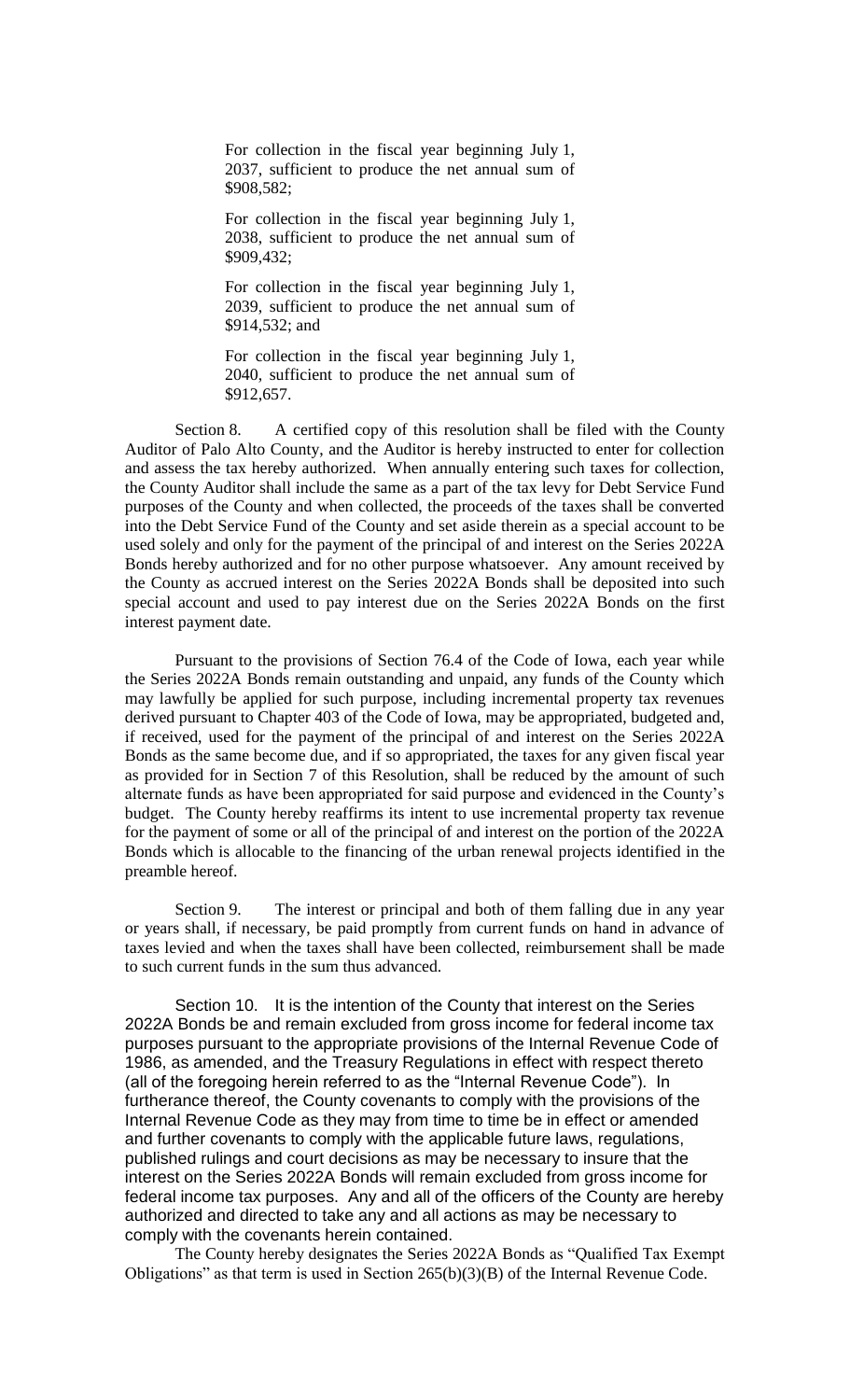Section 11. The Securities and Exchange Commission (the "SEC") has promulgated certain amendments to Rule 15c2 12 under the Securities Exchange Act of 1934 (17 C.F.R. § 240.15c2-12) (the "Rule") that make it unlawful for an underwriter to participate in the primary offering of municipal securities in a principal amount of \$1,000,000 or more unless, before submitting a bid or entering into a purchase contract for the bonds, an underwriter has reasonably determined that the issuer or an obligated person has undertaken in writing for the benefit of the bondholders to provide certain disclosure information to prescribed information repositories on a continuing basis or unless and to the extent the offering is exempt from the requirements of the Rule.

On the date of issuance and delivery of the Series 2022A Bonds and the Series 2022B Bonds, the County will execute and deliver a Continuing Disclosure Certificate pursuant to which the County will undertake to comply with the Rule. The County covenants and agrees that it will comply with and carry out the provisions of the Continuing Disclosure Certificate. Any and all of the officers of the County are hereby authorized and directed to take any and all actions as may be necessary to comply with the Rule and the Continuing Disclosure Certificate.

Section 12. The purchasing of bond insurance from Build America Mutual Assurance Company with respect to the Series 2022A Bonds is hereby approved. The Chairperson and/or County Auditor are authorized and directed to execute such documents as they, with advice from bond counsel, deem necessary to carry out the purchasing of the bond insurance.

Provisions Related to Bond Insurance. The following provisions shall govern, notwithstanding anything to the contrary set forth in this resolution.

1. Notice and Other Information to be given to BAM. The Issuer will provide BAM with all notices and other information it is obligated to provide (i) under its Continuing Disclosure Agreement and (ii) to the holders of Insured Obligations or the Trustee under the Security Documents.

The notice address of BAM is: Build America Mutual Assurance Company, 200 Liberty Street, 27th Floor, New York, NY 10281, Attention: Surveillance, Re: Policy No. \_\_\_\_\_\_\_\_\_\_, Telephone: (212) 235-2500, Telecopier: (212) 235-1542, Email: notices@buildamerica.com. In each case in which notice or other communication refers to an event of default or a claim on the Policy, then a copy of such notice or other communication shall also be sent to the attention of the General Counsel at the same address and at claims@buildamerica.com or at Telecopier: (212) 235-5214 and shall be marked to indicate "URGENT MATERIAL ENCLOSED."

## 2. Amendments, Supplements and Consents.

a. *Amendments*. Wherever any Security Document requires the consent of Bondholders, BAM's consent shall also be required. In addition, any amendment, supplement or modification to the Security Documents that adversely affect the rights or interests of BAM shall be subject to the prior written consent of BAM.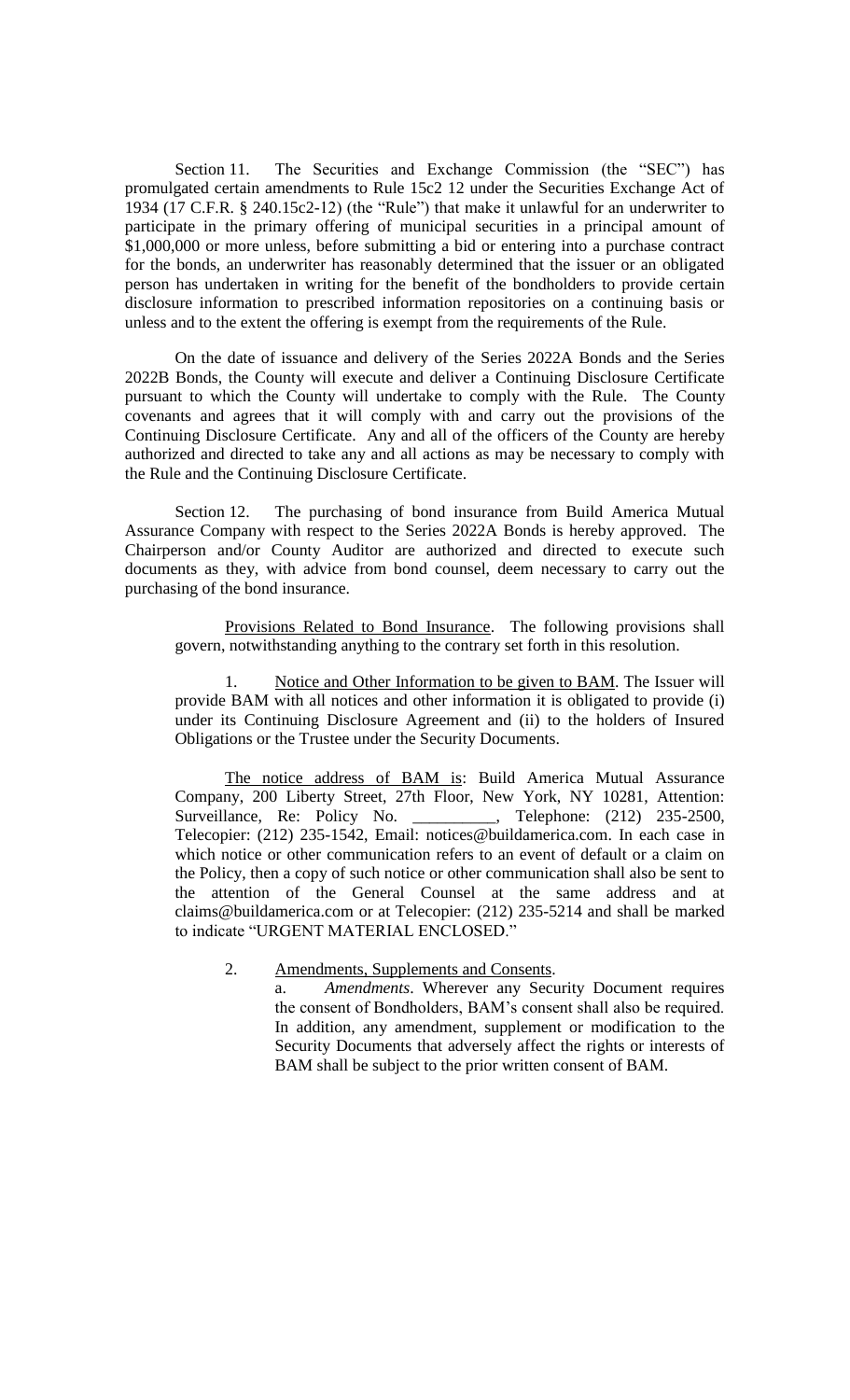b. *Consent of BAM Upon Default*. Anything in any Security Document to the contrary notwithstanding, upon the occurrence and continuance of a default or an event of default, BAM shall be deemed to be the sole holder of the Series 2022A Bonds for all purposes and shall be entitled to control and direct the enforcement of all rights and remedies granted to the holders of the Series 2022A Bonds or the trustee, paying agent, registrar, or similar agent (the "Trustee") for the benefit of such holders under any Security Document. The Trustee may not waive any default or event of default or accelerate the Insured Obligations without BAM's written consent.

3. BAM As Third Party Beneficiary. BAM is explicitly recognized as and shall be deemed to be a third party beneficiary of the Security Documents and may enforce any right, remedy or claim conferred, given or granted thereunder.

4. Policy Payments.

a. In the event that principal and/or interest due on the Series 2022A Bonds shall be paid by BAM pursuant to the Policy, the Series 2022A Bonds shall remain outstanding for all purposes, not be defeased or otherwise satisfied and not be considered paid by the Issuer, the assignment and pledge of the trust estate and all covenants, agreements and other obligations of the Issuer to the registered owners shall continue to exist and shall run to the benefit of BAM, and BAM shall be subrogated to the rights of such registered owners including, without limitation, any rights that such owners may have in respect of securities law violations arising from the offer and sale of the Series 2022A Bonds.

b. Irrespective of whether any such assignment is executed and delivered, the Issuer and the Trustee shall agree for the benefit of BAM that:

> i. They recognize that to the extent BAM makes payments directly or indirectly (e.g., by paying through the Trustee), on account of principal of or interest on the Series 2022A Bonds, BAM will be subrogated to the rights of such holders to receive the amount of such principal and interest from the Issuer, with interest thereon, as provided and solely from the sources stated in the Security Document and the Series 2022A Bonds; and

> ii. They will accordingly pay to BAM the amount of such principal and interest, with interest thereon, but only from the sources and in the manner provided in the Security Documents and the Series 2022A Bonds for the payment of principal of and interest on the Series 2022A Bonds to holders, and will otherwise treat BAM as the owner of such rights to the amount of such principal and interest.

c. *Special Provisions for Insurer Default*: If an Insurer Default shall occur and be continuing, then, notwithstanding anything in paragraph B above to the contrary, (1) if at any time prior to or following an Insurer Default, BAM has made payment under the Policy, to the extent of such payment BAM shall be treated like any other holder of the Series 2022A Bonds for all purposes, including giving of consents, and (2) if BAM has not made any payment under the Policy, BAM shall have no further consent rights until the particular Insurer Default is no longer continuing or BAM makes a payment under the Policy, in which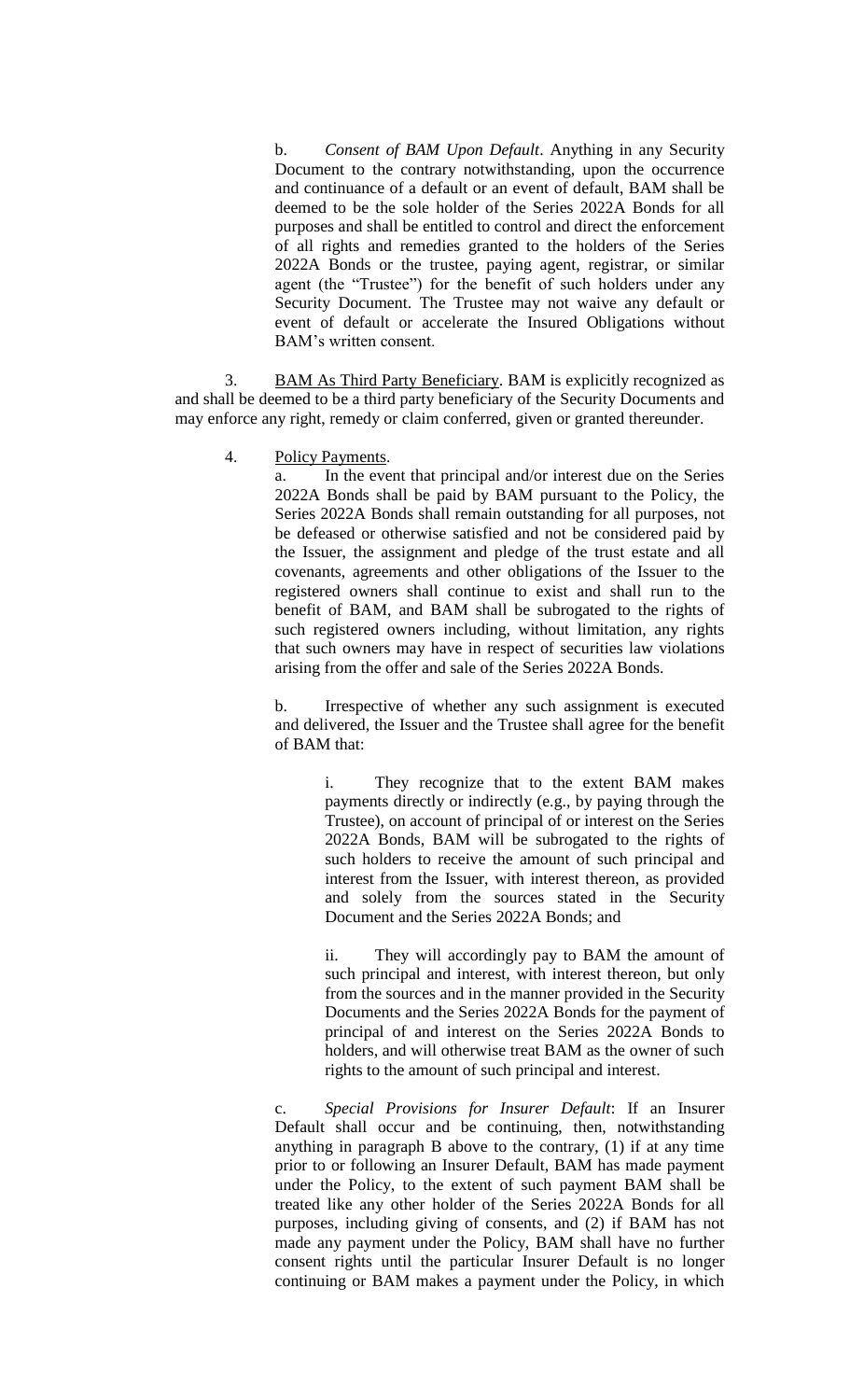event, the foregoing clause (1) shall control. For purposes of this paragraph (3), "Insurer Default" means: (A) BAM has failed to make any payment under the Policy when due and owing in accordance with its terms; or (B) BAM shall (i) voluntarily commence any proceeding or file any petition seeking relief under the United States Bankruptcy Code or any other Federal, state or foreign bankruptcy, insolvency or similar law, (ii) consent to the institution of or fail to controvert in a timely and appropriate manner, any such proceeding or the filing of any such petition, (iii) apply for or consent to the appointment of a receiver, trustee, custodian, sequestrator or similar official for such party or for a substantial part of its property, (iv) file an answer admitting the material allegations of a petition filed against it in any such proceeding, (v) make a general assignment for the benefit of creditors, or (vi) take action for the purpose of effecting any of the foregoing; or (C) any state or federal agency or instrumentality shall order the suspension of payments on the Policy or shall obtain an order or grant approval for the rehabilitation, liquidation, conservation or dissolution of BAM (including without limitation under the New York Insurance Law).

5. Definitions. For the purposes of this section, the following terms shall have the meaning as set forth below:

"BAM" shall mean Build America Mutual Assurance Company, or any successor thereto.

"Policy" shall mean the Municipal Bond Insurance Policy issued by BAM that guarantees the scheduled payment of principal of and interest on the Series 2022A Bonds when due.

"Security Documents" shall mean the resolution, loan agreement, bond and/or any additional or supplemental document executed in connection with the Series 2022A Bonds.

Section 13. All resolutions or parts thereof in conflict herewith are hereby repealed to the extent of such conflict.

Section 14. This resolution shall be in full force and effect immediately upon its adoption and approval, as provided by law.

Passed and approved April 19, 2022.

### /s/Keith Wirtz, Chairperson

Attest: /s/Carmen Moser, County Auditor

• • • •

On motion and vote, the meeting adjourned.

/s/Keith Wirtz, Chairperson

Attest: /s/Carmen Moser, County Auditor

Motion by Merrill, 2<sup>nd</sup> by Graettinger to approve paying election officials \$225/day for working & training, and \$100/half day and reimbursed \$.55 per mile effective May 1<sup>st</sup>, 2022. Motion Carried.